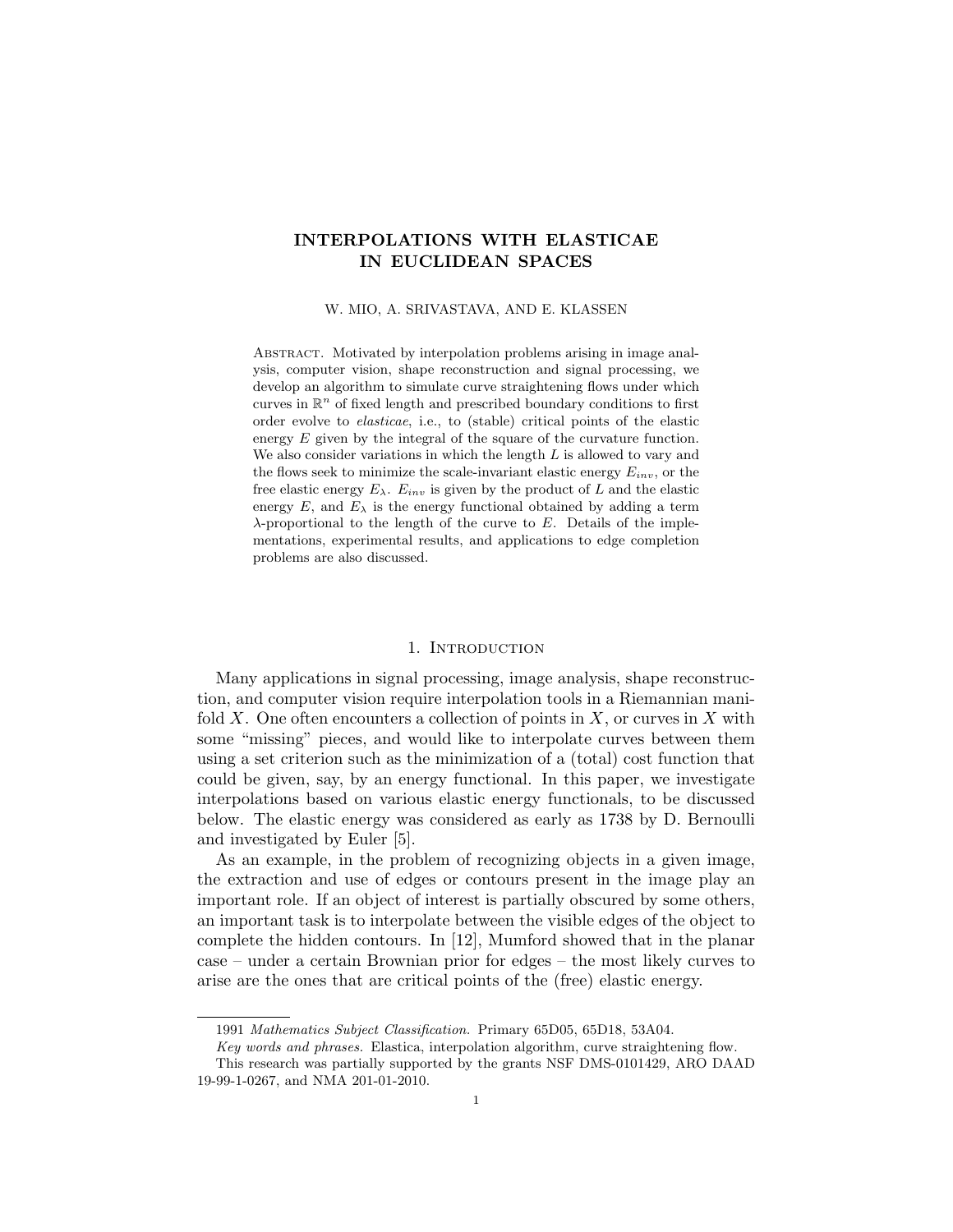As another example, there is a growing literature on representing images of particular types – such as facial images – as elements of a high-dimensional "image manifold" and using the underlying topology and geometry for image analysis. One idea is to represent images as points in an Euclidean space and locally fit low-dimensional subspaces to images that are clustered together [15]. Each cluster of images is then represented by an element of a real Grassmann manifold G. Interpolation techniques in this manifold can be used to predict properties of unobserved images. For instance, given images of an object taken from azimuthal angles in the  $[0, 3\pi/2]$  range, interpolation in G will allow us to predict properties of its image from the angle  $7\pi/4$ .

The reconstruction of 3D shapes from a series of 2D cross-sections can be viewed as an interpolation problem between points in an infinite-dimensional function space. Jones and Chen [6] represent the contours of the 2D crosssections as functions using the associated distance fields and use linear interpolations to obtain a function with a 3D domain. The contour of the original 3D shape is reconstructed as an isosurface of this function. Alternative interpolation techniques yield variants of this construction that may produce smoother shapes and incorporate important additional features such as the dependence of the interpolating surfaces on more than two adjacent slices, thus yielding reconstructions that take into account more information about the overall shape of the objects.

In this paper, we study interpolations in Euclidean spaces. We take a geometric approach that, in principle, will apply to general Riemannian manifolds, as the qualitative results of [11] indicate. In this preliminary discussion, we assume that all curves are smooth. The actual class to be considered will be made precise later. Let  $\alpha$ :  $[a, b] \to \mathbb{R}^n$  be a curve parameterized by arc length, i.e., satisfying  $\|\alpha'(s)\| = 1$ , for every  $s \in [a, b]$ . The curvature of  $\alpha$  at s is given by  $\kappa(s) = ||\alpha''(s)||$  and the elastic energy E of  $\alpha$  is defined by

$$
E(\alpha) = \frac{1}{2} \int_{a}^{b} \kappa^2(s) \, ds.
$$

Among all smooth curves  $\alpha$  of a given fixed length L satisfying prescribed boundary conditions to first order, we are interested in those that are critical points of the energy functional  $E$ . These curves are known as *elasticae*. After scaling, we may assume that  $L = 1$ . Hence, we consider curves  $\alpha: I \to \mathbb{R}^n$ parametrized by arc length, where  $I = [0, 1]$ . More precisely, given two points  $p_0, p_1 \in \mathbb{R}^n$  with  $||p_1 - p_0|| < 1$  and unit vectors  $v_0, v_1 \in \mathbb{R}^n$ , we are interested in the (stable) critical points of the functional  $E$  restricted to curves  $\alpha: I \to \mathbb{R}^n$  satisfying  $\alpha(i) = p_i$  and  $\alpha'(i) = v_i$ , for  $i = 0, 1$ . If  $||p_1 - p_2||$  $p_0$ || = 1, then a solution exists if and only if  $v_0 = v_1 = (p_1 - p_0)/||p_1 - p_0||$ , and is given by a straight line segment.

Associated with  $\alpha$ , there is a *tangent indicatrix* or *direction function*  $v: I \to \mathbb{S}^{n-1} \subset \mathbb{R}^n$  given by  $v(s) = \alpha'(s)$ , as illustrated in Figure 1. The elastic energy of  $\alpha$  can be expressed as  $E = \frac{1}{2}$  $\frac{1}{2} \int_0^1 v_s \cdot v_s ds$ .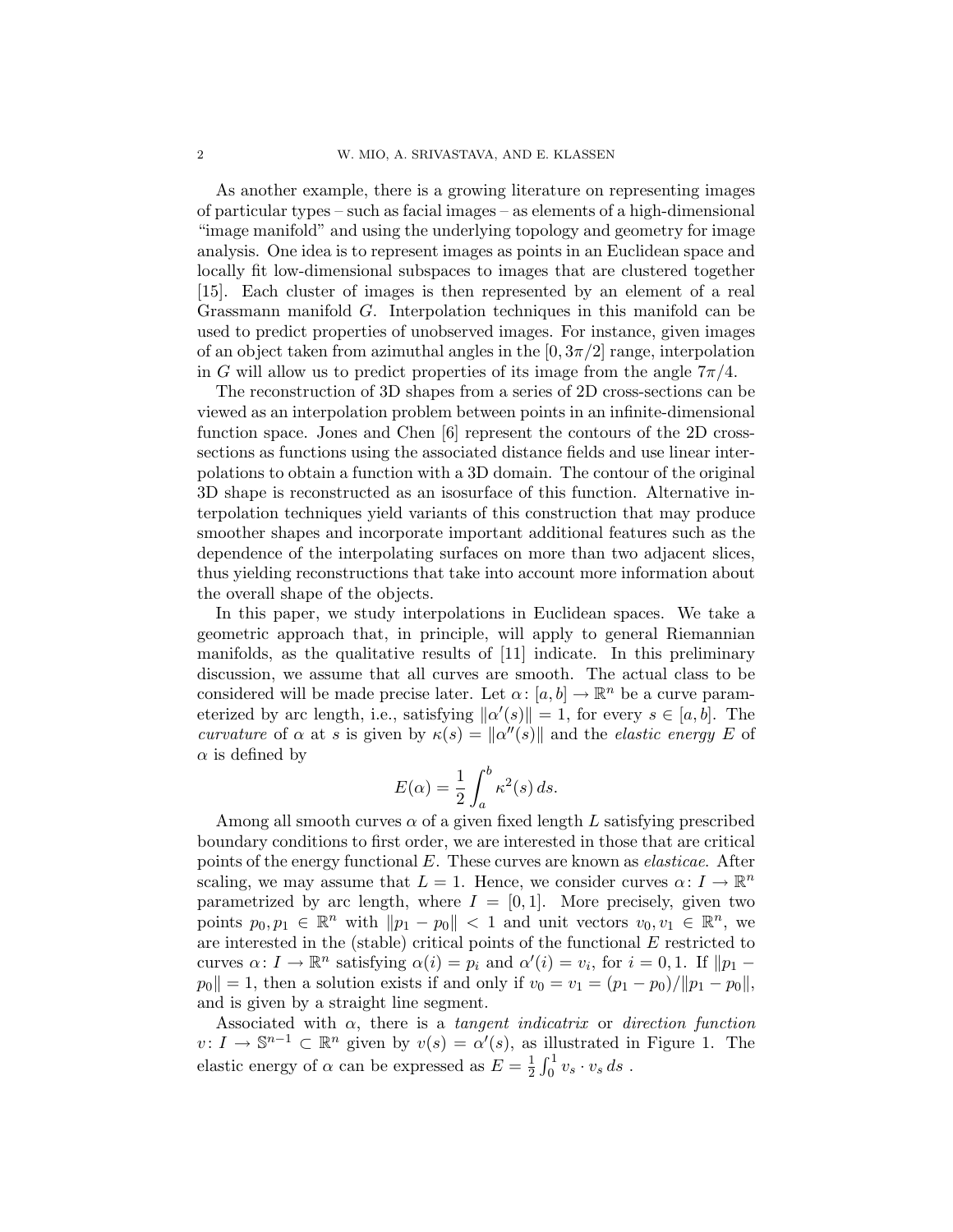

FIGURE 1. The direction function associated with a curve in  $\mathbb{R}^3$ .

Curves with  $\alpha(0) = p_0$  are determined by their direction functions via the expression  $\alpha(s) = p_0 + \int_0^s v(u) du$ . The boundary conditions on  $\alpha$  can be rephrased as  $v(0) = v_0$ ,  $v(1) = v_1$  and  $\int_0^1 v(s) ds = d$ , where  $d = p_1 - p_0$  is the total displacement of  $\alpha$ . This last condition ensures that the end point of the curve  $\alpha$  is  $p_1$ .

We treat E as an energy functional defined on mappings  $v: I \to \mathbb{S}^{n-1}$ and consider its restriction to the infinite-dimensional manifold  $M$  formed by direction functions satisfying the three constraints above. We are interested in the flow on M associated with the negative gradient field  $-\nabla_M E$ . Flows that seek to minimize the elastic energy efficiently are known as curve straightening flows. We take a computational approach and our main goal is to develop an algorithm to simulate the flow on M associated with  $-\nabla_{\mathcal{M}}E$ , whose flow lines approach elasticae asymptotically.

We also consider variations of this problem in which curves satisfy identical boundary conditions, but the length is allowed to vary. In this context, we consider two types of energy functionals:

- (i) the *scale-invariant* elastic energy  $E_{inv} = L \cdot E$ , where L denotes the length of the curve;
- (ii) the *free* elastic energy  $E_{\lambda} = E + \lambda L$ , where  $\lambda > 0$ .

Critical points of these functionals are known as scale-invariant elasticae and *free elasticae*, respectively. Notice that as the value of the parameter  $\lambda$ increases, the contribution of the length  $L$  to the free elastic energy becomes more pronounced, so that it is natural to expect that elasticae minimizing  $E_{\lambda}$  will start to resemble straight lines. This is illustrated by experiments described in Section 6. The scale-invariant energy was introduced in [18, 1].

Energy minimizing elasticae are determined by first order boundary conditions. Therefore, when used as interpolating curves, they disregard many geometric properties of the curves to be completed which may be relevant to a specific set of problems. One potential advantage of the present geometric approach to curve straightening flows is that it is, in principle, possible to incorporate further geometric restrictions on the curves under consideration to reflect the known history of the curve we are trying to complete. This problem will be investigated in a future paper.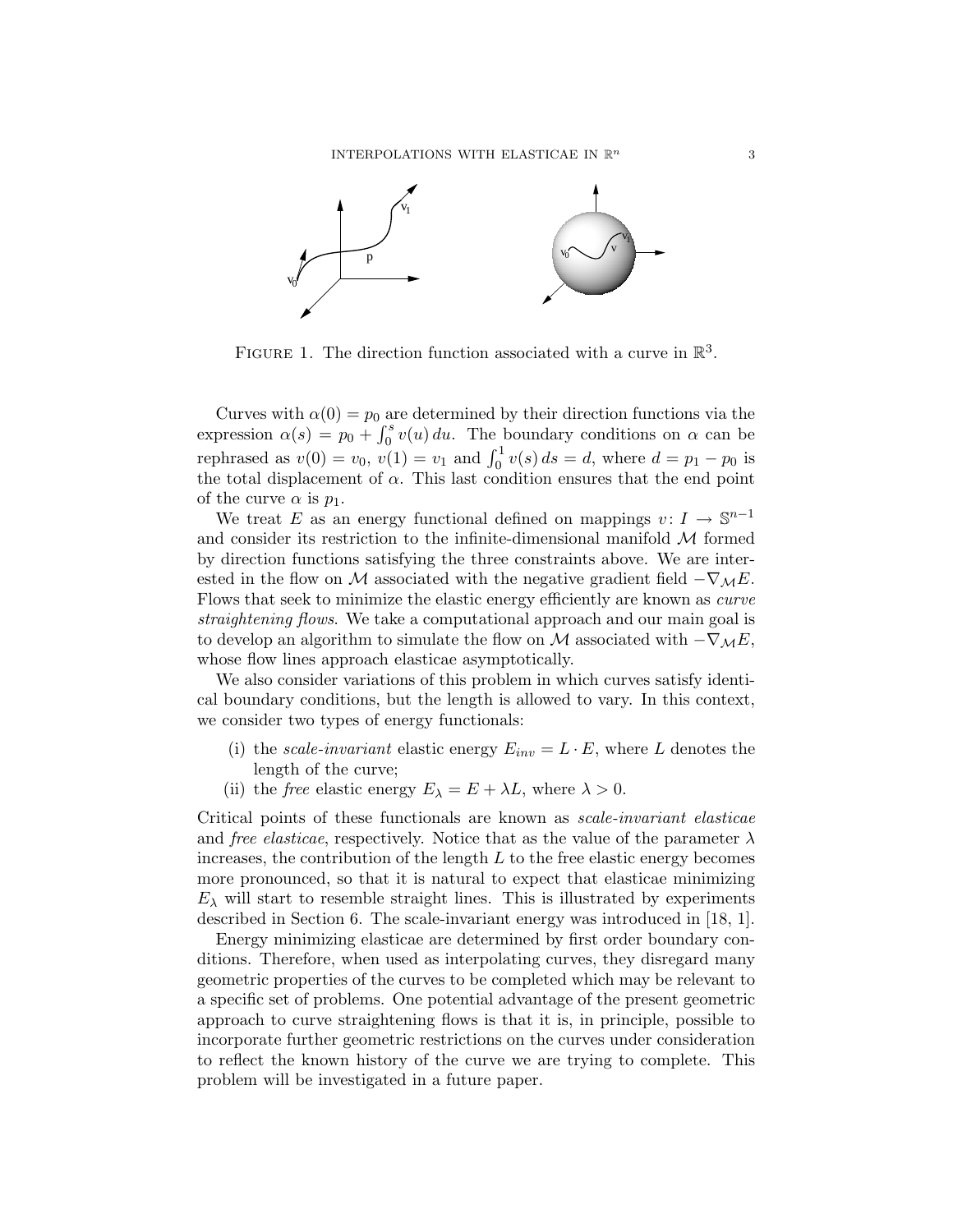For closed curves, the qualitative properties of the flow in  $\mathbb{R}^n$  associated with  $-\nabla_{\mathcal{M}}E$  have been investigated by Langer and Singer [10]. In particular, they study the stability of closed elasticae in  $\mathbb{R}^n$  and establish the long-term existence of flow lines. The arguments can be easily adapted to show longtime existence of flow lines in the more general case. Variants of this flow use different spaces of curves and metrics. For closed curves, they have been studied in the planar case by Wen [20] and Koiso [8], and by Dziuk, Kuwert and Schätzle in  $\mathbb{R}^n$  [3], using different techniques. The investigation of elasticae was pioneered by Euler [5] in his work on elastic properties of rods. The reader may consult [17] for a survey of early developments. More recent studies also include work by Bryant and Griffiths [2], Langer and Singer [9, 11], Jurdjevic [7], and Mumford [12]. Other references can be found in the aforementioned articles.

This paper is organized as follows. In Section 2, we study the geometric properties of the manifold  $\mathcal M$  which will be needed in the development of our algorithms. Section 3 is devoted to the calculation of the gradient field on  $M$  associated with  $E$ . In Section 4, we present the implementation details in the length constrained case and some experimental results. The reader will notice that many standard numerical calculations employed in Section 4 can be easily modified for more efficiency or accuracy. Our intention was to keep the details as simple as possible to not obscure the main argument. In Sections 5 and 6, we extend the results to elastic curves of variable length. In the last section, we discuss applications to edge completion problems.

#### 2. A moduli space of curves

For technical reasons, instead of working only with smooth functions, we consider the vector space  $H$  of all absolutely continuous functions with square integrable derivatives, i.e., the collection of all functions  $f: I \to \mathbb{R}^n$ whose derivatives exist almost everywhere and  $\int_0^1 ||f'(s)||^2 ds$  is well defined. Define an inner product on  $H$  by

$$
\langle f, g \rangle_1 = f(0) \cdot g(0) + \int_0^1 f'(s) \cdot g'(s) ds.
$$

We use the symbol  $\cdot$  to denote the standard inner product on  $\mathbb{R}^n$  and  $\langle , \rangle_1$  for the inner product on H. The inner product  $\langle , \rangle_1$  has properties analogous to the perhaps more familiar Sobolev inner product  $\int_0^1 f(s) \cdot g(s) \, ds + \int_0^1 f'(s) \cdot$  $g'(s)$  ds, but it better suits our calculations. Hequipped with this inner product is an infinite dimensional Hilbert space.

2.1. The manifold  $\mathcal{C}$ . Let  $\mathcal{C}$  be the collection of all absolutely continuous functions  $v: I \to \mathbb{S}^{n-1} \subset \mathbb{R}^n$  with square integrable derivative as a function into  $\mathbb{R}^n$ . C can be naturally viewed as a metric subspace of H and is known to be a smooth infinite dimensional manifold. For most purposes, the reader may think of elements of  $\mathcal C$  as smooth maps.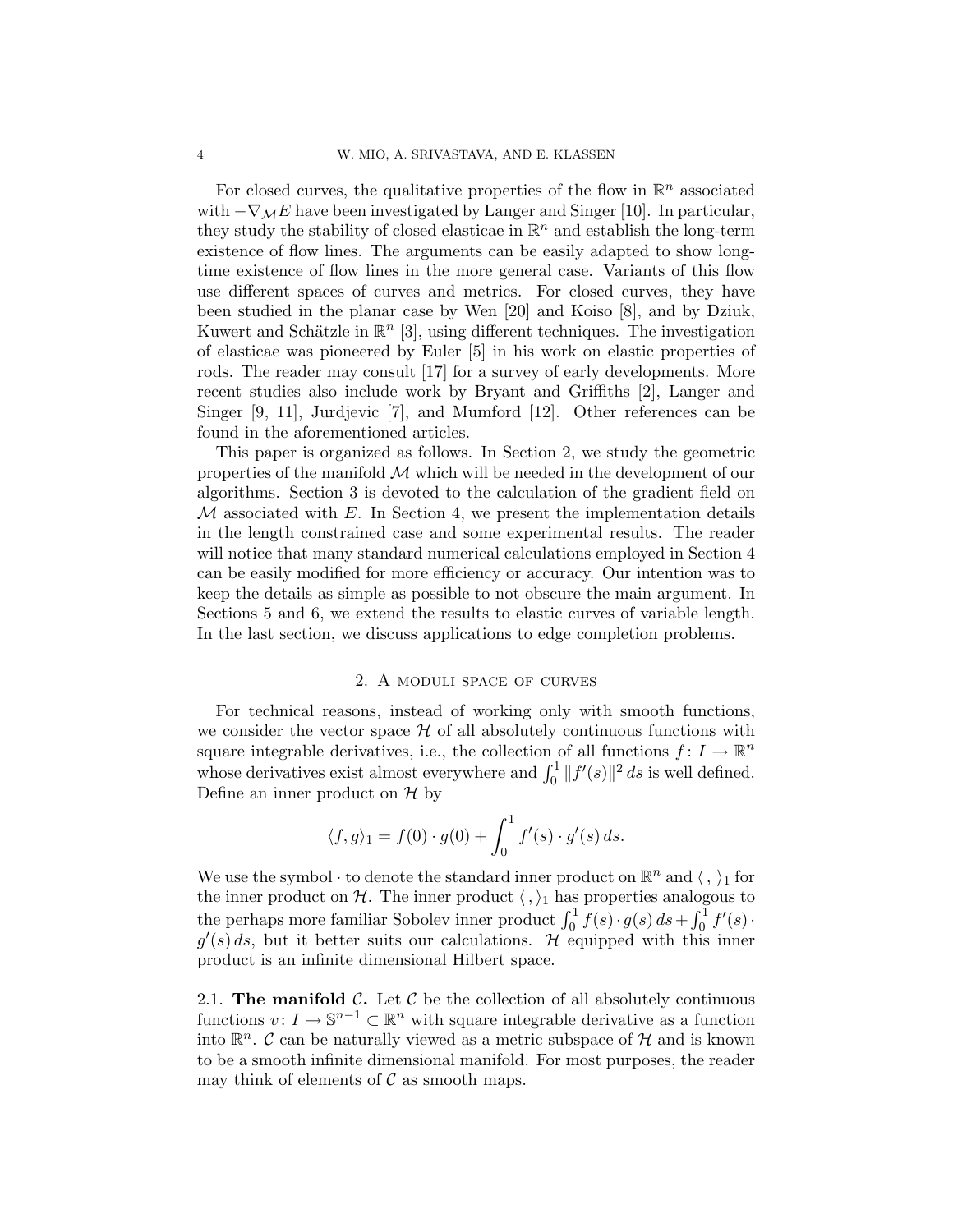In order to describe the tangent vectors to the manifold  $\mathcal{C}$  at  $v_0: I \to \mathbb{S}^{n-1}$ , we first recall how this can be done for a finite dimensional manifold  $M \subseteq \mathbb{R}^N$ such as a smooth surface in  $\mathbb{R}^3$ . If  $p \in M$ , any element w of the tangent space  $T_pM$  can be written as a velocity vector  $w = \alpha'(0)$ , where  $\alpha: (-\epsilon, \epsilon) \to M$ is a smooth path in M with  $\alpha(0) = p$ . We do the same in C. If  $v_0 \in \mathcal{C}$ , a small path in  $\mathcal C$  through  $v_0$  is known as a variation of  $v_0$ . More precisely, a variation of  $v_0$  is a map  $v: I \times (-\epsilon, \epsilon) \to \mathbb{S}^{n-1}$  such that:

- (a)  $v(s, 0) = v_0(s)$ , for every  $s \in I$ ;
- (b) the time t map  $v^t: I \to \mathbb{S}^{n-1}$  given by  $v^t(s) = v(s, t)$  is in  $\mathcal{C}, \forall t \in$  $(-\epsilon, \epsilon)$ ;
- (c) the map  $(-\epsilon, \epsilon) \to \mathcal{C}$  given by  $t \mapsto v^t$  is smooth.

Any tangent vector f to the manifold C at  $v_0$  can be described as the time derivative of a variation of  $v_0$  at  $t = 0$ . Therefore,  $f(s) = v_t(s, 0) \in$  $T_{v(s)}\mathbb{S}^{n-1}$ , for every  $s \in I$ . As we let s vary, we obtain an absolutely continuous (tangent) vector field with square integrable derivative on  $\mathbb{S}^{n-1}$  along the curve  $v_0$ . Hence, we will use the expressions tangent vector to C at  $v_0$ and vector field on  $\mathbb{S}^{n-1}$  along  $v_0$  interchangeably.

A vector field f along  $v \in \mathcal{C}$  may be viewed as a map  $f: I \to \mathbb{R}^n$  with the property that  $f(s) \perp v(s)$ , for every s.

**Definition 2.1.** The covariant derivative D f of f along v is the vector field along  $v$  obtained by projecting the usual derivative of  $f$  at  $s$  orthogonally onto the tangent space of  $\mathbb{S}^{n-1}$  at  $v(s)$ , for every s. One may interpret Df as the derivative of  $f$  from a viewpoint intrinsic to the sphere. A vector field f along v is said to be parallel if  $Df \equiv 0$ . Parallel fields along curves in S <sup>n</sup>−<sup>1</sup> are the spherical analogues of constant vector fields along curves in  $\mathbb{R}^n$ .

Now, we introduce a Riemannian structure on  $\mathcal{C}$ , i.e., we define an inner product on each tangent space  $T_v\mathcal{C}$  that varies smoothly on  $\mathcal{C}$ . Instead of using the inner product that  $T_v \mathcal{C}$  inherits from  $\mathcal{H}$ , we use a variant of  $\langle , \rangle_1$ that is intrinsic to C. Let  $f, g$  be vector fields on  $\mathbb{S}^{n-1}$  along v. The inner product of  $f$  and  $g$  is defined by

$$
\langle f, g \rangle = f(0) \cdot g(0) + \int_0^1 Df(s) \cdot Dg(s) \, ds.
$$

The manifold C is *complete* with respect to the metric  $\langle , \rangle$  since C includes all absolutely continuous curves  $v: I \to \mathbb{S}^{n-1}$  with square integrable derivative.

2.2. The moduli space  $M$ . As discussed in Section 1, we are interested in direction functions satisfying the constraints  $v(0) = v_0, v(1) = v_1$  and  $\int_0^1 v(s) ds = d$ . Therefore, we define a map  $\phi: C \to \mathbb{S}^{n-1} \times \mathbb{S}^{n-1} \times \mathbb{R}^n$  by

$$
\phi(v) = (\phi^1(v), \phi^2(v), \phi^3(v)) = (v(0), v(1), \int_0^1 v(s) \, ds),
$$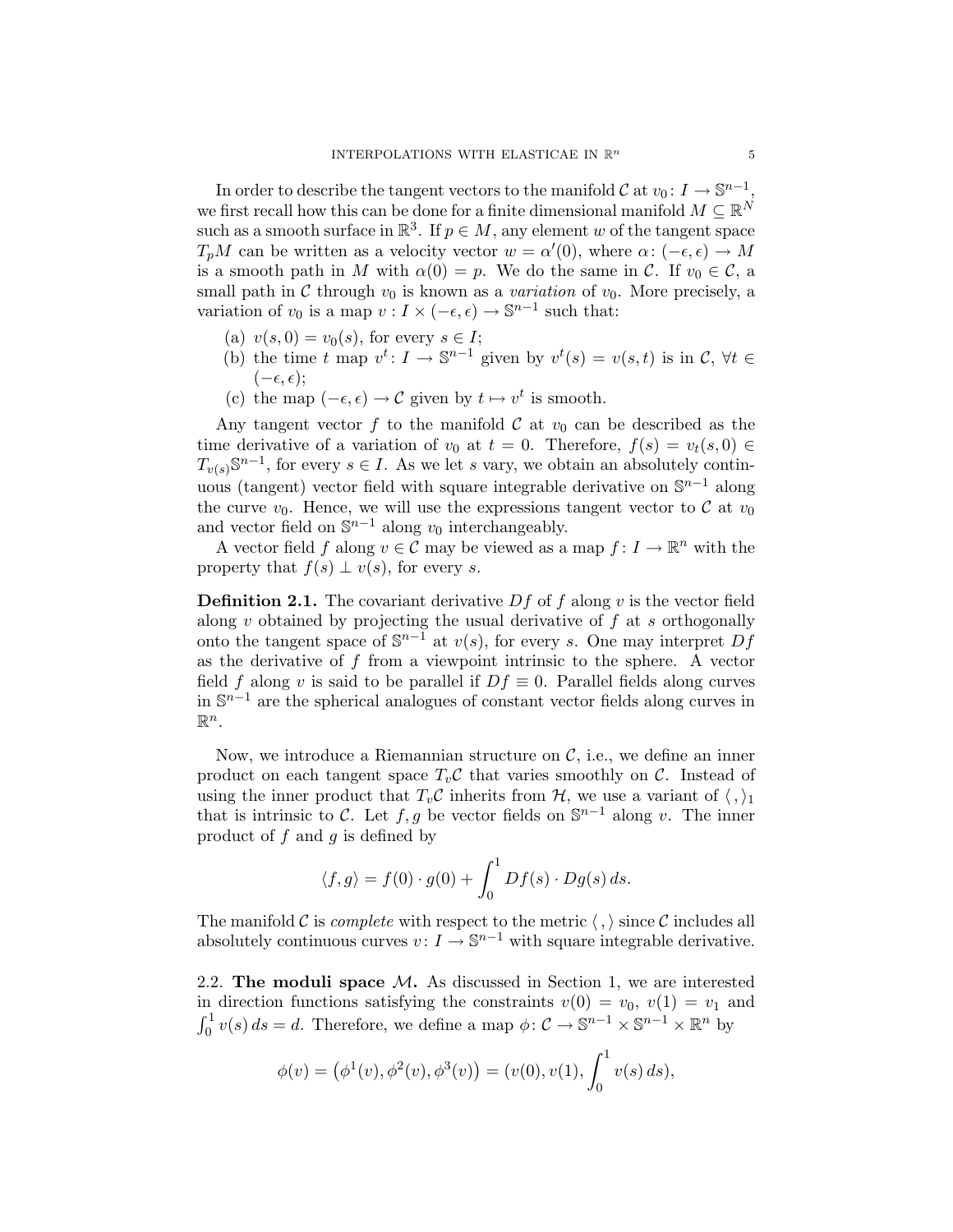and let  $\mathcal{M} = \phi^{-1}(a)$ , where  $a = (v_0, v_1, d)$ . If  $||d|| < 1$ ,  $\mathcal{M}$  is non-empty and consists of the absolutely continuous maps  $v: I \to \mathbb{S}^{n-1}$  with square integrable derivative satisfying the desired constraints.

*Remark* 2.2. The functions  $f \mapsto f(0)$  and  $f \mapsto f(1)$  that evaluate f at the end points are not continuous on the space of all square integrable functions with the usual  $\mathbb{L}^2$ -norm. This is one of the reasons why we consider absolute continuous functions and use the inner products  $\langle , \rangle_1$  and  $\langle , \rangle$  on H and  $T_v \mathcal{C}$ , respectively.

A geometric argument outlined below shows that  $d\phi_v \colon T_v \mathcal{C} \to T_{\phi^1(v)} \mathbb{S}^{n-1} \times$  $T_{\phi^2(v)}\mathbb{S}^{n-1}\times\mathbb{R}^n$  is surjective, for any  $v\in\mathcal{C}$ . Therefore, if  $||d||<1$ , M is a submanifold of C of codimension  $3n - 2$ . Here is a sketch of the argument. Let  $\alpha: I \to \mathbb{R}^n$  be a curve such that  $\alpha'(s) = v(s)$  and  $\alpha(0) = p_0$ . Given  $0 \neq$  $w_1 \in T_{\phi^1(v)} \mathbb{S}^{n-1}$ , we construct a variation of v such that  $d\phi_v(f) = (w_1, 0, 0),$ where  $f = v_t(s,0)$ . Let  $O^t(v(0), w_1)$  be the orthogonal transformation of  $\mathbb{R}^n$ which rotates the plane  $v(0) - w_1$  by an angle  $t||w_1||$  and is the identity on its orthogonal complement. Let  $R^t = R^t(p_0, v(0), w_1)$  be the corresponding rotation of  $\mathbb{R}^n$  centered at  $p_0$ . Then, a variation of  $\alpha$  which coincides with  $R<sup>t</sup>$  in a small neighborhood of  $\alpha(0)$  and is the identity on a neighborhood of  $\alpha(1)$  will induce a variation of v with the desired properties. Similarly, we show that any vector of the form  $(0, w_2, 0)$  is in the image of  $d\phi_v$ . To conclude, consider vectors of the form  $(0, 0, w_3)$  with  $w_3 \in \mathbb{R}^n$ . In this case, it suffices to consider a variation of  $\alpha$  which coincides with translations of  $\mathbb{R}^n$ by  $tw_3$  in a small neighborhood of  $\alpha(1)$  and is the identity on a neighborhood of  $\alpha(0)$ .

Let f be a vector field representing a tangent vector to  $\mathcal M$  at v. Then, f can be written as  $f(s) = v_t(s, 0)$ , where  $v(s, t)$  is a variation satisfying the constraints  $v(0, t) = v_0$ ,  $v(1, t) = v_1$  and  $\int_0^1 v(s, t) ds = d$ , for every t. Differentiating these with respect to t at  $t = 0$ , we obtain the corresponding constraints on f and conclude that f is tangent to  $\mathcal M$  at v if and only if  $f(0) = 0, f(1) = 0$  and  $\int_0^1 f(s) ds = 0.$ 

2.3. The derivative of  $\phi$ . We now compute the derivative of  $\phi$  explicitly. This will allow us to rewrite the three conditions on  $f$  in terms of the inner product  $\langle , \rangle$ . In particular, we will be able to exhibit a basis for the fiber of the normal bundle of M in C at v and calculate the gradient of the elastic energy functional  $E$  on  $\mathcal{M}$ . The following well-known lemma on covariant integration will be needed in our argument.

**Lemma 2.3.** Let  $f(s)$  be a square integrable vector field on  $\mathbb{S}^{n-1}$  along the curve  $v: I \to \mathbb{S}^{n-1}$ ,  $v \in \mathcal{C}$ . Given a tangent vector  $F_0$  to  $\mathbb{S}^{n-1}$  at the point  $v(0)$ , there is a unique absolutely continuous vector field  $F(s)$  on  $\mathbb{S}^{n-1}$  along v with square integrable derivative such that  $F(0) = F_0$  and  $DF(s) = f(s)$ , almost everywhere.

Proof. We only present a proof of the lemma in the smooth case, since the differential equation that yields the solution will be used in our simulations.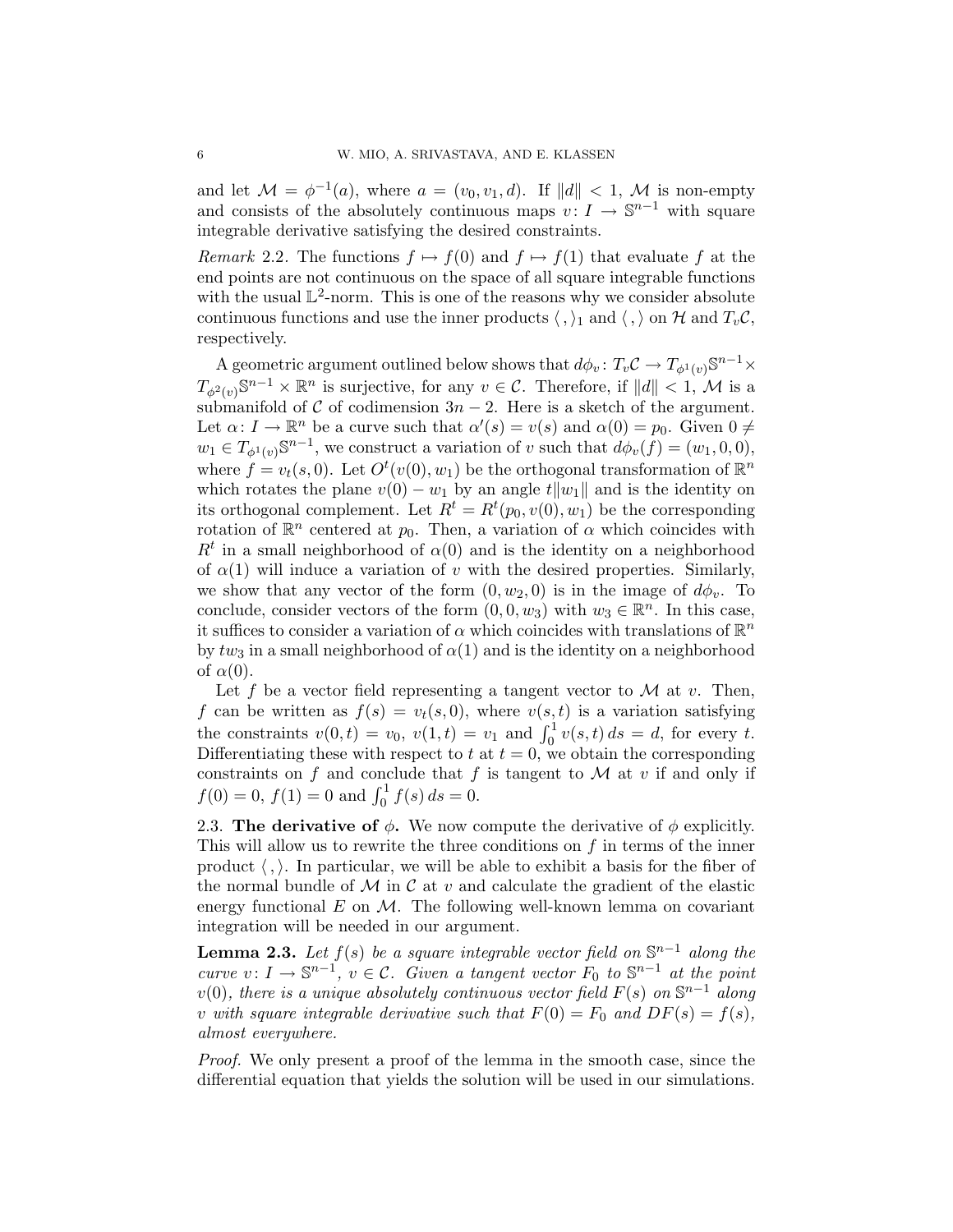Viewing F as a map into  $\mathbb{R}^n$ , we can rewrite the differential equation  $DF = f$ as

(2.1) 
$$
F'(s) = f(s) + a(s)v(s),
$$

where  $a(s)$  is a scalar function to be determined. For a solution F of Equation 2.1 to induce a vector field on  $\mathbb{S}^{n-1}$ , we must have  $F(s) \cdot v(s) = 0$ , for every s. Differentiating this, we obtain  $F'(s) \cdot v(s) + F(s) \cdot v'(s) = 0$ , or,  $F'(s) \cdot v(s) = -F(s) \cdot v'(s)$ . Hence, we must have

$$
-F(s) \cdot v'(s) = F'(s) \cdot v(s) = (f(s) + a(s)v(s)) \cdot v(s) = a(s).
$$

Therefore, Equation 2.1 can be written as

$$
F'(s) = - (v'(s) \cdot F(s)) v(s) + f(s),
$$

which is a non-homogeneous linear equation and therefore admits a unique global solution for any given initial condition.

2.3.1. The derivative of  $\phi^1$ . Let f be a tangent vector to C at v. Write  $f(s) = v_t(s, 0)$ , where  $v(s, t)$  is a variation of v. Here, we are abusing notation and calling the variation v as well. Differentiating  $\phi^1(v(s,t))$  =  $v(0, t)$  with respect to t at  $t = 0$ , we obtain

$$
d\phi_v^1(f) = v_t(0,0) = f(0).
$$

We wish to write  $f(0)$  in terms of the inner product  $\langle , \rangle$ . Let  $\{e_0^1, e_0^2, \ldots, e_0^{n-1}\}$ be an orthonormal basis of  $T_{v(0)}\mathbb{S}^{n-1}$ . Abusing notation, for  $i=1,\ldots,n-1$ , let  $e_0^i(s)$  denote the unique parallel field along v with  $e_0^i(0) = e_0^i$ . (It is wellknown that  $\{e_0^1(s), e_0^2(s), \ldots, e_0^{n-1}(s)\}$  is an orthonormal basis of  $T_{v(s)}\mathbb{S}^{n-1}$ , for every  $s \in I$ .) Then, we can write

$$
d\phi_v^1(f) = f(0) = \sum_{i=1}^{n-1} (f(0) \cdot e_0^i(0)) e_0^i(0) = \sum_{i=1}^{n-1} \langle f, e_0^i \rangle e_0^i(0).
$$

This is the desired expression for  $d\phi_v^1$  in terms of  $\langle , \rangle$ .

2.3.2. The derivative of  $\phi^2$ . In order to compute  $d\phi_v^2(f) = f(1)$ , we express it in the orthonormal basis  $\{e_0^1(1), e_0^2(1), \ldots, e_0^{n-1}(1)\}$  of  $T_{v(1)} \mathbb{S}^{n-1}$  as

$$
f(1) = \sum_{i=1}^{n-1} (f(1) \cdot e_0^i(1)) e_0^i(1).
$$

We write the coefficients  $f(1) \cdot e_0^i(1)$  as follows:

(2.2)  

$$
f(1) \cdot e_0^i(1) - f(0) \cdot e_0^i(0) = \int_0^1 \frac{d}{ds} (f(s) \cdot e_0^i(s)) ds
$$

$$
= \int_0^1 Df(s) \cdot e_0^i(s) ds
$$

$$
= \langle f, s e_0^i \rangle.
$$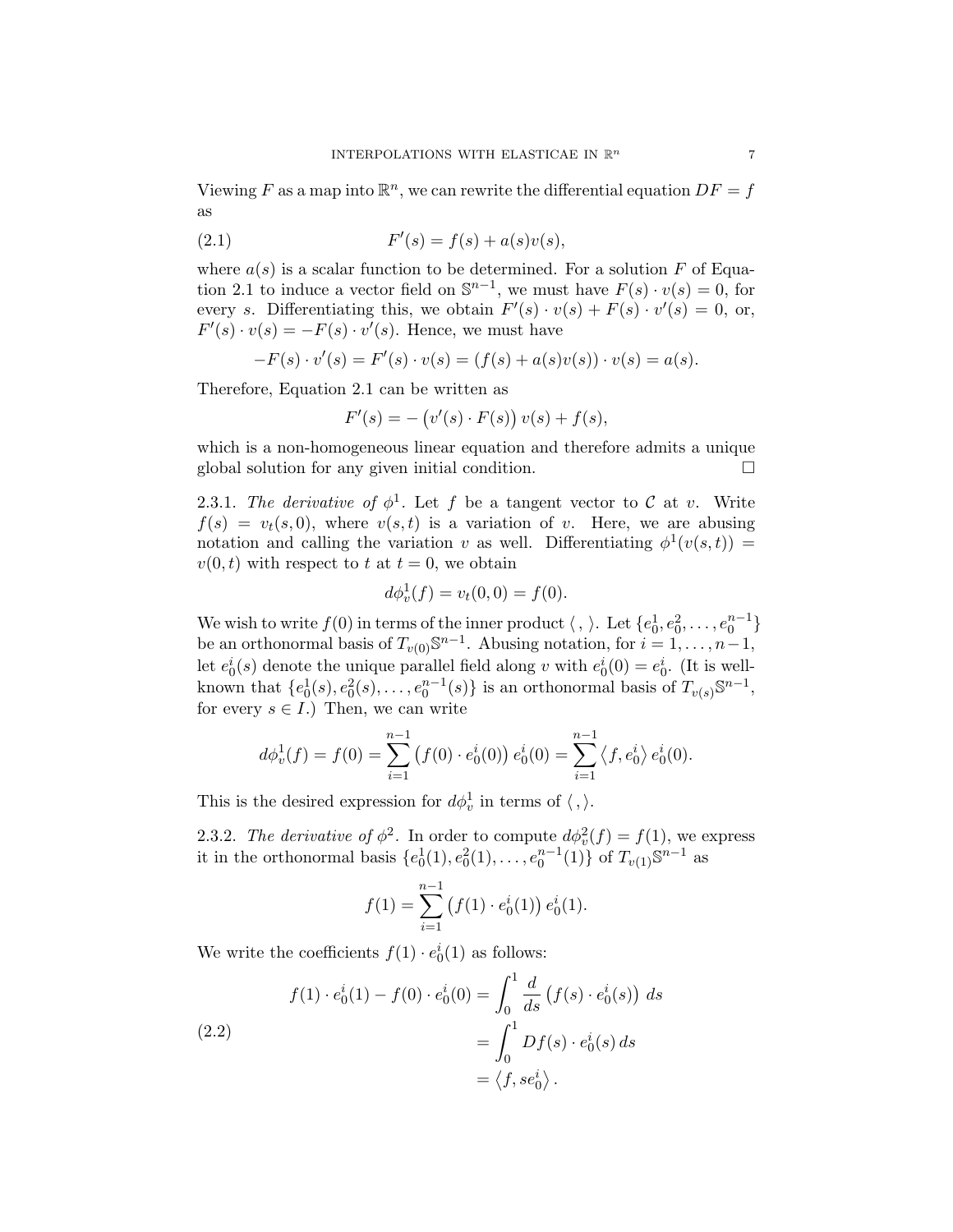Here, we used the fact that  $e_0^i(s)$  is parallel, and  $D(se_0^i)(s) = e_0^i(s)$ . This implies that

$$
f(1) \cdot e_0^i(1) = f(0) \cdot e_0^i(0) + \langle f, se_0^i \rangle = \langle f, e_0^i \rangle + \langle f, se_0^i \rangle = \langle f, e_0^i + se_0^i \rangle.
$$

Hence,

(2.3) 
$$
d\phi_v^2(f) = f(1) = \sum_{i=1}^{n-1} \langle f, e_0^i + s e_0^i \rangle e_0^i(1).
$$

2.3.3. The derivative of  $\phi^3$ . Since  $\phi^3(v) = \int_0^1 v(s) ds$ , we have that

$$
d\phi_v^3(f) = \int_0^1 f(s) \, ds.
$$

Let  $\{e_1^1, e_1^2, \ldots, e_1^n\}$  be an orthonormal basis of  $\mathbb{R}^n$ . For each  $s \in I$ , project  $e_1^j$ j orthogonally onto the tangent space of  $\mathbb{S}^{n-1}$  at  $v(s)$  to obtain vector fields  $e_j(s)$  on  $\mathbb{S}^{n-1}$  along v. Write  $f(s)$  as

$$
f(s) = \sum_{j=1}^{n} (f(s) \cdot e_1^j) e_1^j = \sum_{j=1}^{n} (f(s) \cdot e_j(s)) e_1^j.
$$

Then,

(2.4) 
$$
d\phi_v^3(f) = \int_0^1 f(s) \, ds = \sum_{j=1}^n \left( \int_0^1 f(s) \cdot e_j(s) \, ds \right) e_1^j.
$$

Let  $E_j(s)$  be the (unique) vector field along v such that  $DE_j(s) = e_j(s)$ and  $E_j(0) = 0$ . The existence of  $E_j$  is guaranteed by Lemma 2.3. Integrating by parts, we obtain

(2.5)  

$$
\int_0^1 f(s) \cdot e_j(s) ds = (f(s) \cdot E_j(s))\Big|_0^1 - \int_0^1 Df(s) \cdot E_j(s) ds
$$

$$
= f(1) \cdot E_j(1) - \int_0^1 Df(s) \cdot E_j(s) ds
$$

$$
= f(1) \cdot E_j(1) - \langle f, \varepsilon_j \rangle,
$$

where  $\varepsilon_j(s)$  is the vector field along v satisfying  $D\varepsilon_j(s) = E_j(s)$  and  $\varepsilon_j(0) =$ 0. By Equation 2.3,

$$
f(1) = \sum_{k=1}^{n-1} \left\langle f, e_0^k + s e_0^k \right\rangle e_0^k(1).
$$

Therefore,

$$
f(1) \cdot E_j(1) = \sum_{k=1}^{n-1} \left\langle f, e_0^k + s e_0^k \right\rangle \left( e_0^k(1) \cdot E_j(1) \right).
$$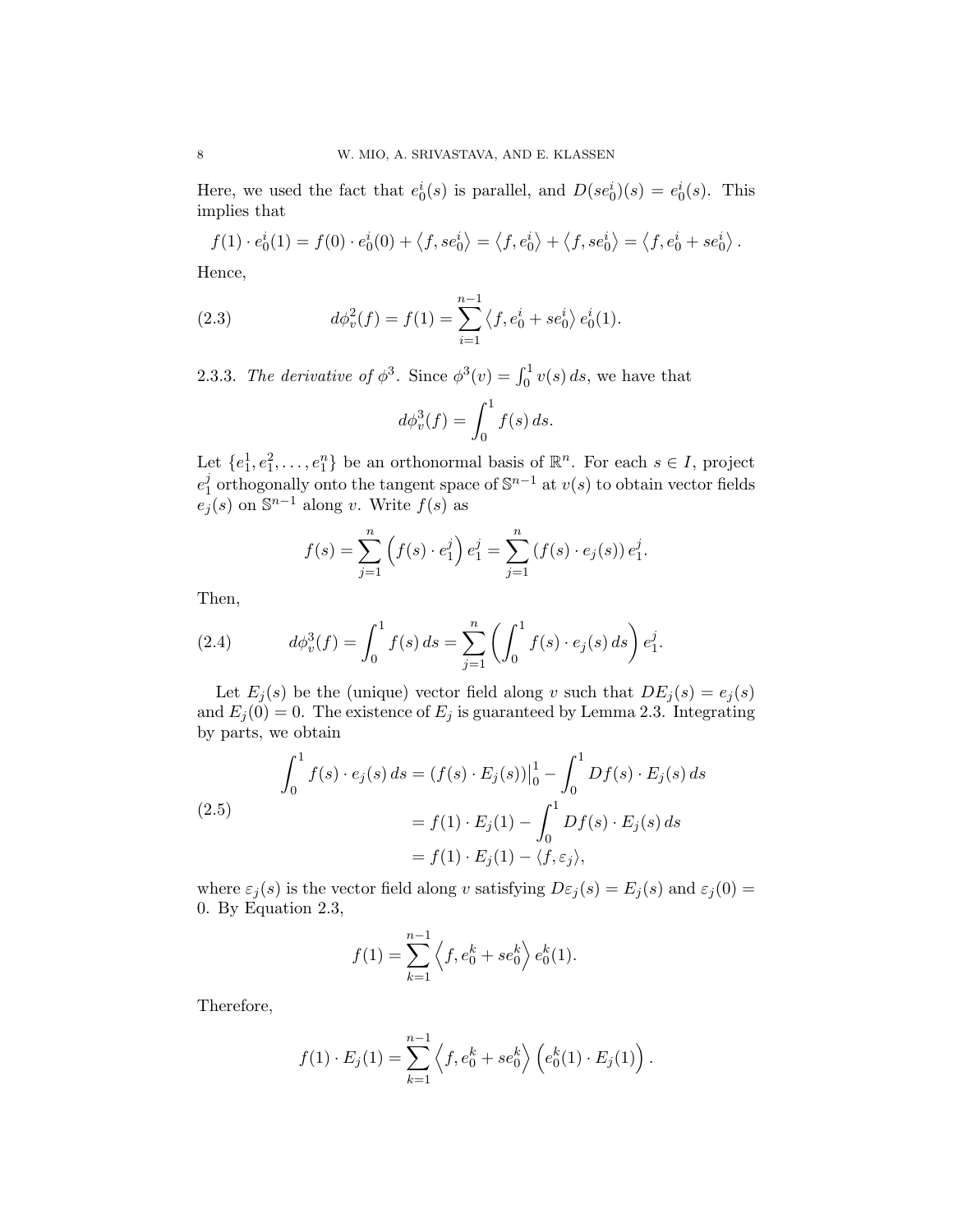Using this in (2.5), we obtain

(2.6)  
\n
$$
\int_0^1 f(s) \cdot e_j(s) ds = \sum_{k=1}^{n-1} \left\langle f, e_0^k + s e_0^k \right\rangle \left( e_0^k(1) \cdot E_j(1) \right) - \left\langle f, \varepsilon_j \right\rangle
$$
\n
$$
= \left\langle f, \sum_{k=1}^{n-1} a_{jk} (e_0^k + s e_0^k) \right\rangle - \left\langle f, \varepsilon_j \right\rangle
$$
\n
$$
= \left\langle f, \left( \sum_{k=1}^{n-1} a_{jk} (e_0^k + s e_0^k) \right) - \varepsilon_j \right\rangle,
$$

where  $a_{jk} = e_0^k(1) \cdot E_j(1)$ . Hence, by Equation 2.4,

$$
d\phi_v^3(f) = \sum_{j=1}^n \left\langle f, \left( \sum_{k=1}^{n-1} a_{jk}(e_0^k + s e_0^k) \right) - \varepsilon_j \right\rangle e_1^j.
$$

We summarize our calculations in the following proposition.

**Proposition 2.4.** Let 
$$
v \in C
$$
, and let  $f(s)$  be a vector field on  $\mathbb{S}^{n-1}$  along  $v$ .  
\nIf  $h_j = \left(\sum_{k=1}^{n-1} a_{jk}(e_0^k + s e_0^k)\right) - \varepsilon_j$ ,  $1 \le j \le n$ , then  
\n
$$
d\phi_v^1(f) = \sum_{i=1}^{n-1} \langle f, e_0^i \rangle e_0^i(0); \qquad d\phi_v^2(f) = \sum_{i=1}^{n-1} \langle f, e_0^i + s e_0^i \rangle e_0^i(1);
$$
\n
$$
d\phi_v^3(f) = \sum_{i=1}^n \langle f, h_j \rangle e_1^j.
$$

**Theorem 2.5.** The map  $\phi: \mathcal{C} \to \mathbb{S}^{n-1} \times \mathbb{S}^{n-1} \times \mathbb{R}^n$  has the property that  $d\phi_v: T_v \mathcal{C} \to T_{\phi^1(v)} \mathbb{S}^{n-1} \times T_{\phi^2(v)} \mathbb{S}^{n-1} \times \mathbb{R}^n$  is surjective, for any  $v \in \mathcal{C}$ . If  $v_0, v_1 \in \mathbb{S}^{n-1}, d \in \mathbb{R}^n$  and  $||d|| < 1$ , then the moduli space  $\mathcal{M} = \mathcal{M}(v_0, v_1, d) =$  $\phi^{-1}(v_0, v_1, d)$  is a (framed) submanifold of C of codimension  $3n - 2$ . Moreover, the vector fields  $e_0^i$ ,  $se_0^i$ ,  $1 \le i \le n-1$ , and  $\varepsilon_j$ ,  $1 \le j \le n$ , form a basis of the orthogonal complement  $N_v$  of the kernel of  $d\phi_v$  in  $T_v\mathcal{C}$ . In particular, for any  $v \in \mathcal{M}$ , these vectors form a basis of the fiber of the normal bundle of  $M$  in  $C$ .

*Proof.* It only remains to show that the vector fields  $e_0^i(s)$ ,  $se_0^i(s)$  and  $\varepsilon_j(s)$ span  $N_v$ . By Proposition 2.4, a vector field f on  $\mathbb{S}^{n-1}$  along v is in the kernel of  $d\phi_v$  if and only if the following conditions are satisfied:

- (i)  $\langle f, e_0^i \rangle = 0$ , for  $i = 1, \ldots, n 1$ ;
- (ii)  $\langle f, e_0^i + s e_0^i \rangle = 0$ , for  $i = 1, ..., n 1$ ;
- (iii)  $\langle f, h_j \rangle = 0$ , for  $j = 1, \ldots, n$ .

Therefore, the vector fields  $e_0^i$ ,  $e_0^i + s e_0^i$  and  $h_j = \sum_{k=1}^{n-1} a_{jk}(e_0^k + s e_0^k) - \varepsilon_j$ span  $N_v$ . Since these span the same linear subspace of  $T_v \mathcal{C}$  as  $e_0^i$ ,  $se_0^i$  and  $\varepsilon_j$ , the result follows.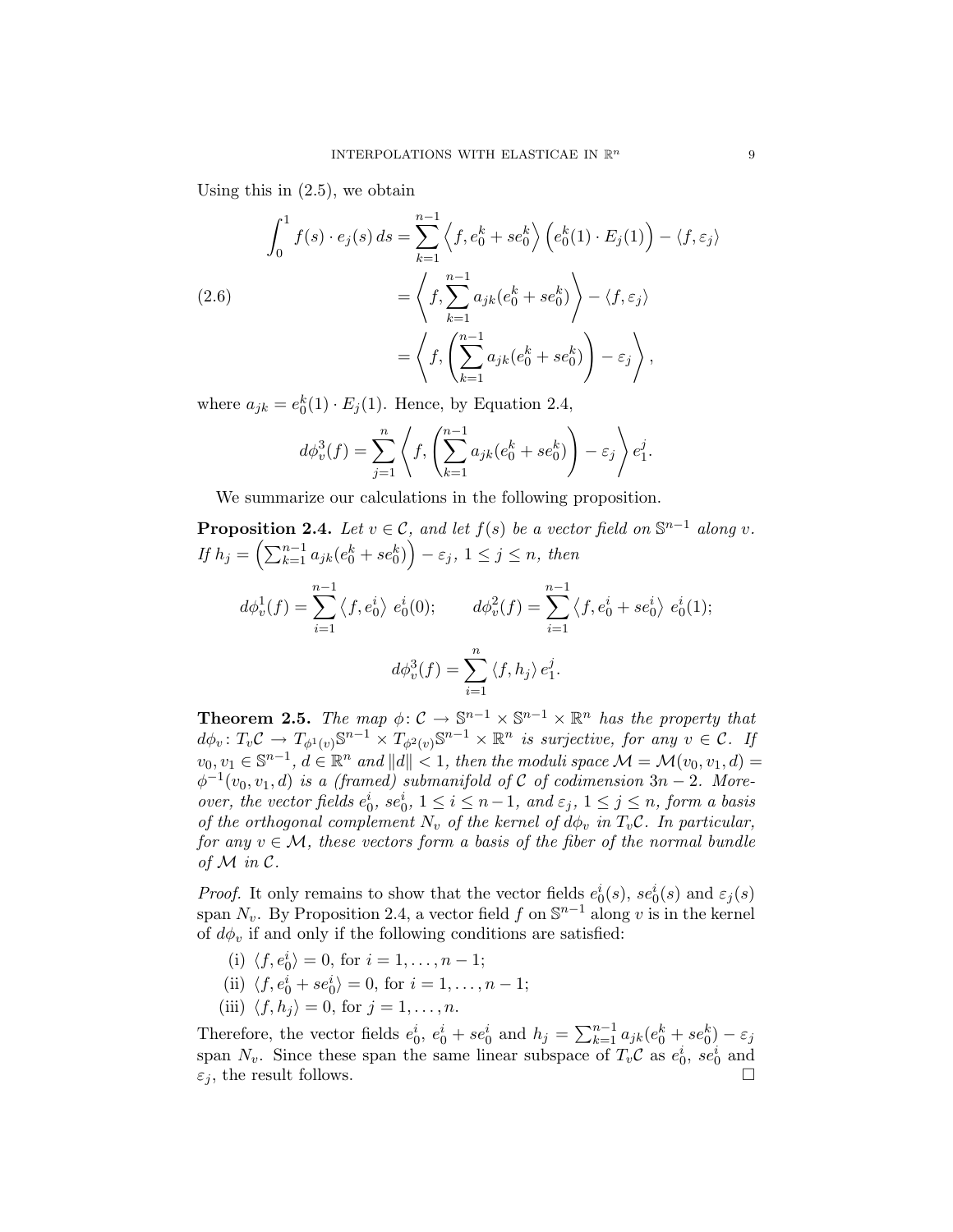## 3. The gradient of the elastic energy

As a functional on C, the elastic energy E of  $v: I \to \mathbb{S}^{n-1}$  can be expressed as

(3.1) 
$$
E(v) = \frac{1}{2} \int_0^1 v_s \cdot v_s ds.
$$

We are interested in the gradient of  $E$  restricted to the moduli space  $\mathcal{M}$ . Given a tangent vector f to C at v, we write it as  $f(s) = v_t(s, 0)$ , for some variation  $v$ . Differentiating  $(3.1)$ , we obtain

(3.2) 
$$
dE(f) = \int_0^1 v_s \cdot v_{st} ds = \int_0^1 v_s \cdot f_s ds = \int_0^1 v_s \cdot Df ds
$$

The last equality comes from the fact that  $v_s$  is tangent to  $\mathbb{S}^{n-1}$  at  $v(s)$ .

Let  $Y(s)$  be a vector field on  $\mathbb{S}^{n-1}$  along v such that  $DY = v_s$  and  $Y(0) = 0$ , whose existence is guaranteed by Lemma 2.3. Then, we can write Equation 3.2 as

(3.3) 
$$
dE(f) = \int_0^1 DY \cdot Df \, ds = \langle Y, f \rangle.
$$

We view Y as a tangent vector to C at v. If  $v \in \mathcal{M}$  and  $f \in T_v \mathcal{M}$ , let X be the orthogonal projection of Y onto  $T_v \mathcal{M}$ . Then,  $dE(f) = \langle Y, f \rangle = \langle X, f \rangle$ . Therefore,

$$
(3.4) \t\nabla_{\mathcal{M}} E(s) = X(s),
$$

i.e., the vector field X along v is the gradient of  $E: \mathcal{M} \to \mathbb{R}$  at v.

We are interested in the flow on  $\mathcal M$  associated with the negative gradient field  $-\nabla_{\mathcal{M}}E$ . Flows of this type that seek to minimize the elastic energy efficiently are known as *curve straightening flows*. For closed curves (with  $p_0 = p_1$  and  $v_0 = v_1$ , a qualitative analysis was carried out by Langer and Singer in [10]. They show that the energy functional  $E$  satisfies a property known as the Palais-Smale condition [13, 14] which, among other things, guarantees the long-term existence of flow lines. The arguments can be easily adapted to show that the same is true in the more general setting.

#### 4. Algorithms and Experimental Results

We take a computational approach to finding the optimal curves given by limiting elasticae. In our simulations, we start with a curve in  $C$ , project it onto M so that the constraints  $v(0) = v_0, v(1) = v_1$  and  $\int_0^1 v(s) ds$ are satisfied, and let it evolve under the flow associated with the negative gradient field  $-\nabla_{\mathcal{M}}E$ . First order local approximations to flow lines are used so that they may move points slightly off the manifold  $M$ . To account for this, projections back onto  $M$  are used at each step. There are two main computational tasks involved: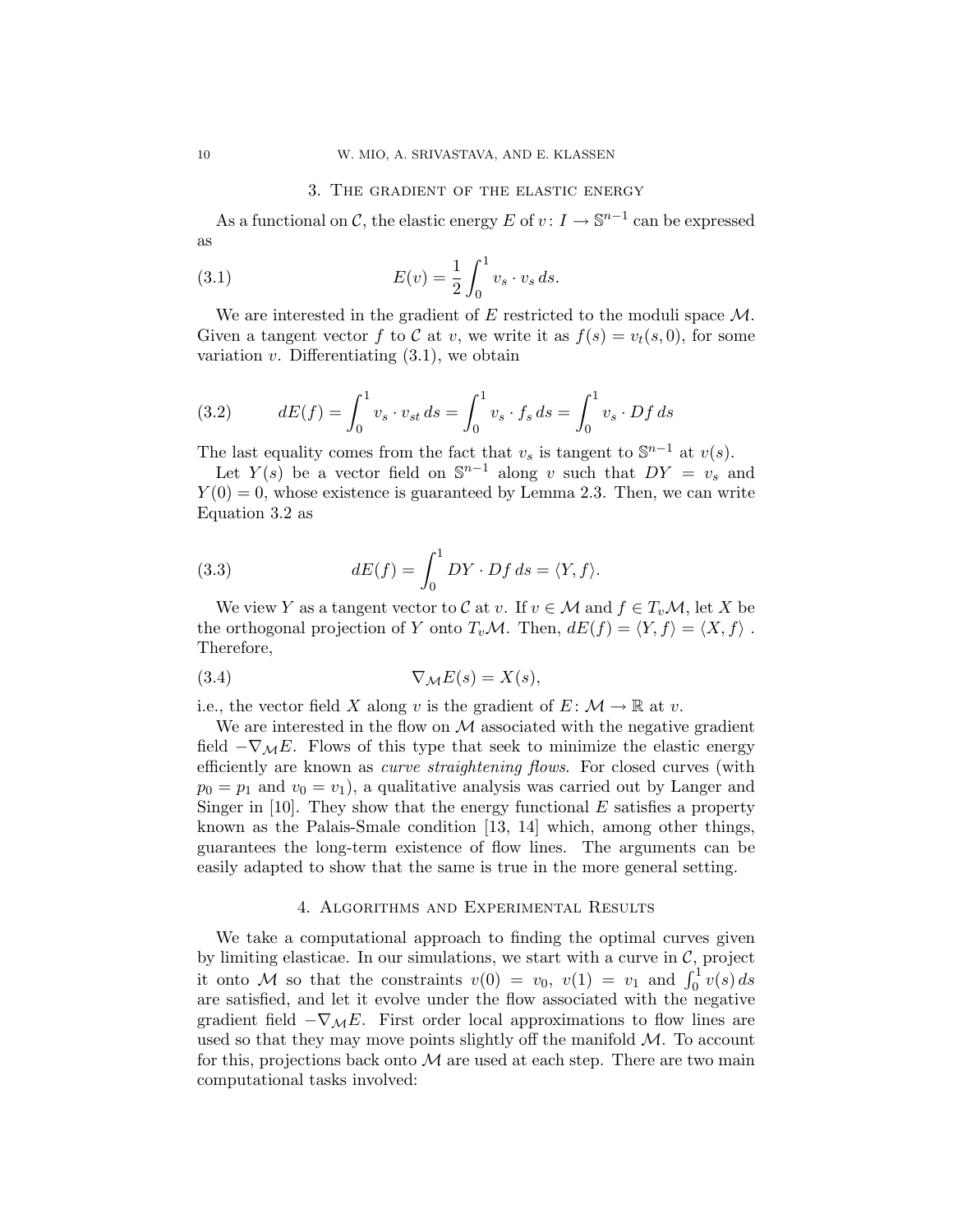- (i) to project paths  $v \in \mathcal{C}$  onto the manifold M to initialize the process and keep the flow lines in  $\mathcal{M}$ ;
- (ii) to compute the gradient vectors  $\nabla_{\mathcal{M}}E$  for the updates.

We now describe the details of the implementation. To represent a direction function  $v: I \to \mathbb{S}^{n-1}$  on a digital computer, we divide the interval [0, 1] into T equal segments of size  $\Delta = 1/T$  and use a discretized version of  $v \in \mathcal{C}$  given by  $\{\tilde{v}(s), s = 0, 1, ..., T\}$ . We adopt this convention in general: given a function  $\alpha$  defined on the interval I,  $\tilde{\alpha}$  will denote its discretization.

4.1. Integrating Vector Fields. Given a vector field  $f$  along  $v$ , Lemma 2.3 gives a vector field F along v such that  $DF = f$  and  $F(0) = F_0$ . We use the following discretized computation:

(4.1) 
$$
\tilde{F}(s+1) = \tilde{F}(s) + \Delta(\tilde{f}(s) - (\tilde{v}_s \cdot \tilde{F}(s))\tilde{v}(s)).
$$

The vector field  $\tilde{v}_s$  is computed using  $\tilde{v}_s(s) = (\tilde{v}(s+1)-\tilde{v}(s))/\Delta$ . Equation 4.1 is used to compute the discretized vector fields  $\tilde{E}_j$ ,  $j = 1, \ldots, n$  and  $\tilde{\varepsilon}_j, j = 1, \ldots, n.$ 

4.2. Computation of the Jacobian. To project a curve  $v \in \mathcal{C}$  onto M, we use the derivative  $d\phi_v$  restricted to the  $(3n-2)$ -dimensional subspace  $N_v$  orthogonal to the kernel of  $d\phi_v$ . Proposition 2.4 shows how to compute the Jacobian matrix J using the basis of  $N_v$  formed by the vectors  $\tilde{e}_0^k$ ,  $\tilde{e}_0^k$ and  $\tilde{\epsilon}_j$ , where  $1 \leq k \leq n-1$  and  $1 \leq j \leq n$ . For the tangent space  $T_{\phi(v)}(\mathbb{S}^{n-1}\times\mathbb{S}^{n-1}\times\mathbb{R}^n)=T_{\phi^1(v)}\mathbb{S}^{n-1}\times T_{\phi^2(v)}\mathbb{S}^{n-1}\times\mathbb{R}^n$ , we use the basis formed by  $(e_0^k(0), 0, 0), (0, e_0^k(1), 0)$  and the standard basis of  $\mathbb{R}^n$ .

For  $k = 1, \ldots, n - 1$  and  $i, j = 1, \ldots, n$ , define the following scalars:

$$
a_{jk} = \tilde{e}_0^k(T) \cdot \tilde{E}_j(T);
$$
  
\n
$$
b_{jk} = \int_0^1 e_0^k(s) \cdot E_j(s)ds \sim \Delta \left(\sum_{s=0}^{T-1} \tilde{e}_0^k(s) \cdot \tilde{E}_j(s)\right);
$$
  
\n
$$
c_{ij} = \int_0^1 E_i(s) \cdot E_j(s)ds \sim \Delta \left(\sum_{s=0}^{T-1} \tilde{E}_i(s) \cdot \tilde{E}_j(s)\right).
$$

Both  $a = (a_{jk})$  and  $b = (b_{jk})$  are  $n \times (n-1)$  matrices, and  $c = (c_{ij})$  is an  $n \times n$  matrix. In this notation, the Jacobian J is given by the following  $(3n-2) \times (3n-2)$  matrix:

(4.2) 
$$
J = \begin{bmatrix} I_{n-1} & 0 & 0 \\ I_{n-1} & I_{n-1} & b^T \\ a & a-b & ab^T - c \end{bmatrix}.
$$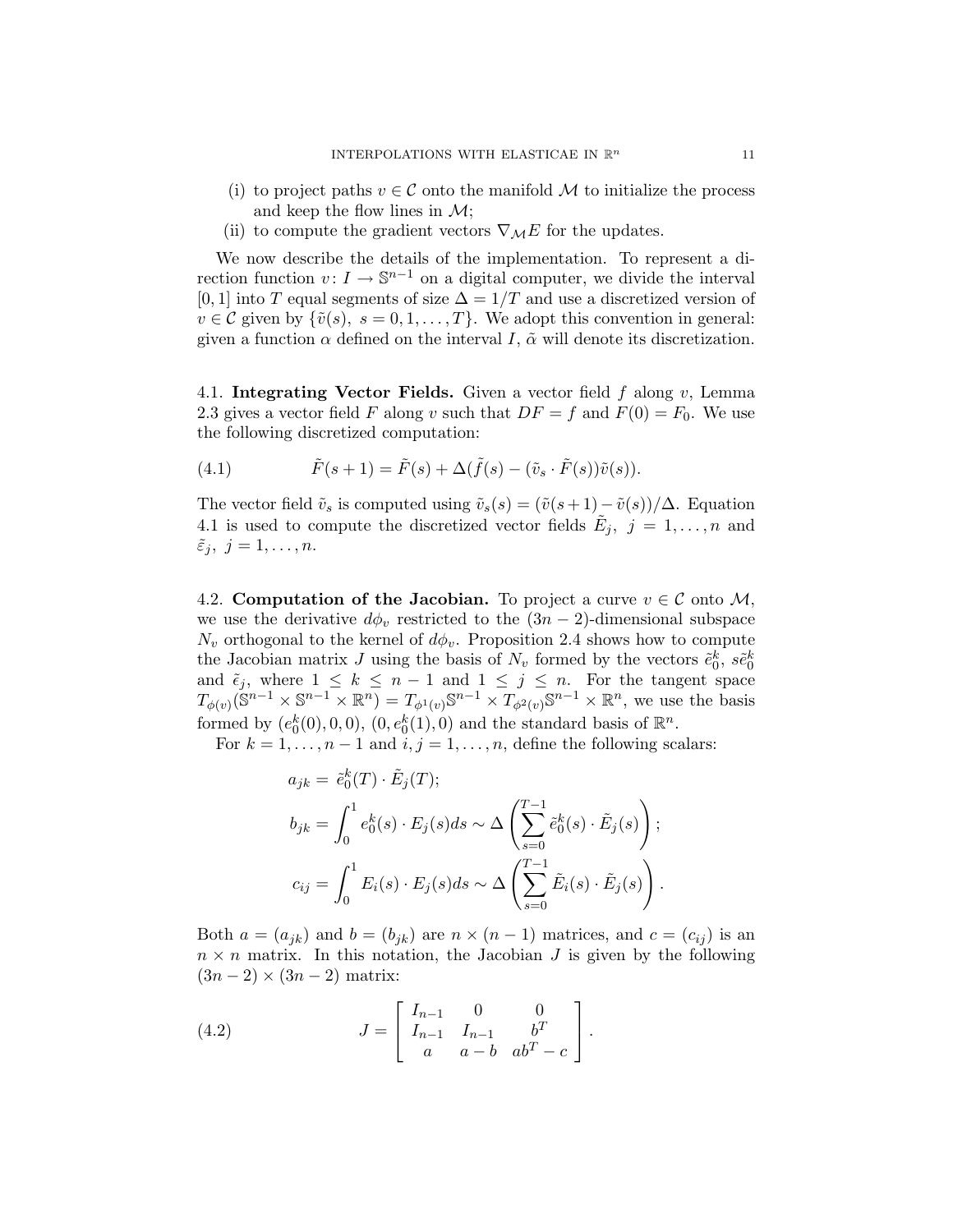4.3. Projecting a path  $v$  onto  $M$ . One of our tasks is to start with a point  $v \in \mathcal{C}$  and iteratively project it onto the manifold M. Recall that  $\phi$ maps C to the space  $\mathbb{S}^{n-1} \times \mathbb{S}^{n-1} \times \mathbb{R}^n$ , while  $d\phi_v$  maps the tangent space  $T_v(\mathcal{C})$  to the tangent space  $T_{\phi(v)}(\mathbb{S}^{n-1}\times\mathbb{S}^{n-1}\times\mathbb{R}^n)$ , as illustrated in Figure 2.



FIGURE 2.  $\phi$  maps the manifold C to  $\mathbb{S}^{n-1} \times \mathbb{S}^{n-1} \times \mathbb{R}^n$ , while  $d\phi_v$  maps the tangent space  $T_v(\mathcal{C})$  onto the tangent space  $T_{\phi(v)}(\mathbb{S}^{n-1}\times \mathbb{S}^{n-1}\times \mathbb{R}^n)$ .

The basic idea is to evaluate  $\phi(v)$  and check how far it is from the desired value  $a = (v_0, v_1, d)$  by computing the error vector  $w = (w_1, w_2, w_3) \in$  $T_{\phi(v)}(\mathbb{S}^{n-1}\times\mathbb{S}^{n-1}\times\mathbb{R}^n)$ , characterized by the following properties:

- (a) for  $i = 1, 2$ , if we travel  $||w_i||$  units of length along the great circle on  $\mathbb{S}^{n-1}$  starting at  $\phi^i(v)$  in the direction of  $w_i$ , we reach the point  $v_{i-1}$ ;
- (b)  $w_3 = d \phi^3(v)$ .

Then, we pull back this error vector w to  $N_v \subset T_v\mathcal{C}$  under J to determine how to move  $v$  in  $\mathcal{C}$ , to first order. The vector  $w$  is computed as follows:

$$
w_1 = \cos^{-1}(v_0 \cdot \tilde{v}(0)) \frac{u_0}{\|u_0\|}, \quad u_0 = (v_0 - \tilde{v}(0)) - ((v_0 - \tilde{v}(0)) \cdot \tilde{v}(0))\tilde{v}(0);
$$
  
\n
$$
w_2 = \cos^{-1}(v_1 \cdot \tilde{v}(T)) \frac{u_1}{\|u_1\|}, \quad u_1 = (v_1 - \tilde{v}(T)) - ((v_1 - \tilde{v}(T)) \cdot \tilde{v}(T))\tilde{v}(T);
$$
  
\n
$$
w_3 = (d - \int_0^1 v(s)ds) \sim d - \Delta \left(\sum_{s=0}^{T-1} \tilde{v}(s)\right).
$$

Let  $\gamma = (\gamma_1, \ldots, \gamma_{3n-2})$  be the  $(3n-2)$ -tuple consisting of the coordinates of w in the orthonormal basis formed by the vectors  $e_0^k(0)$ ,  $e_0^k(1)$  and the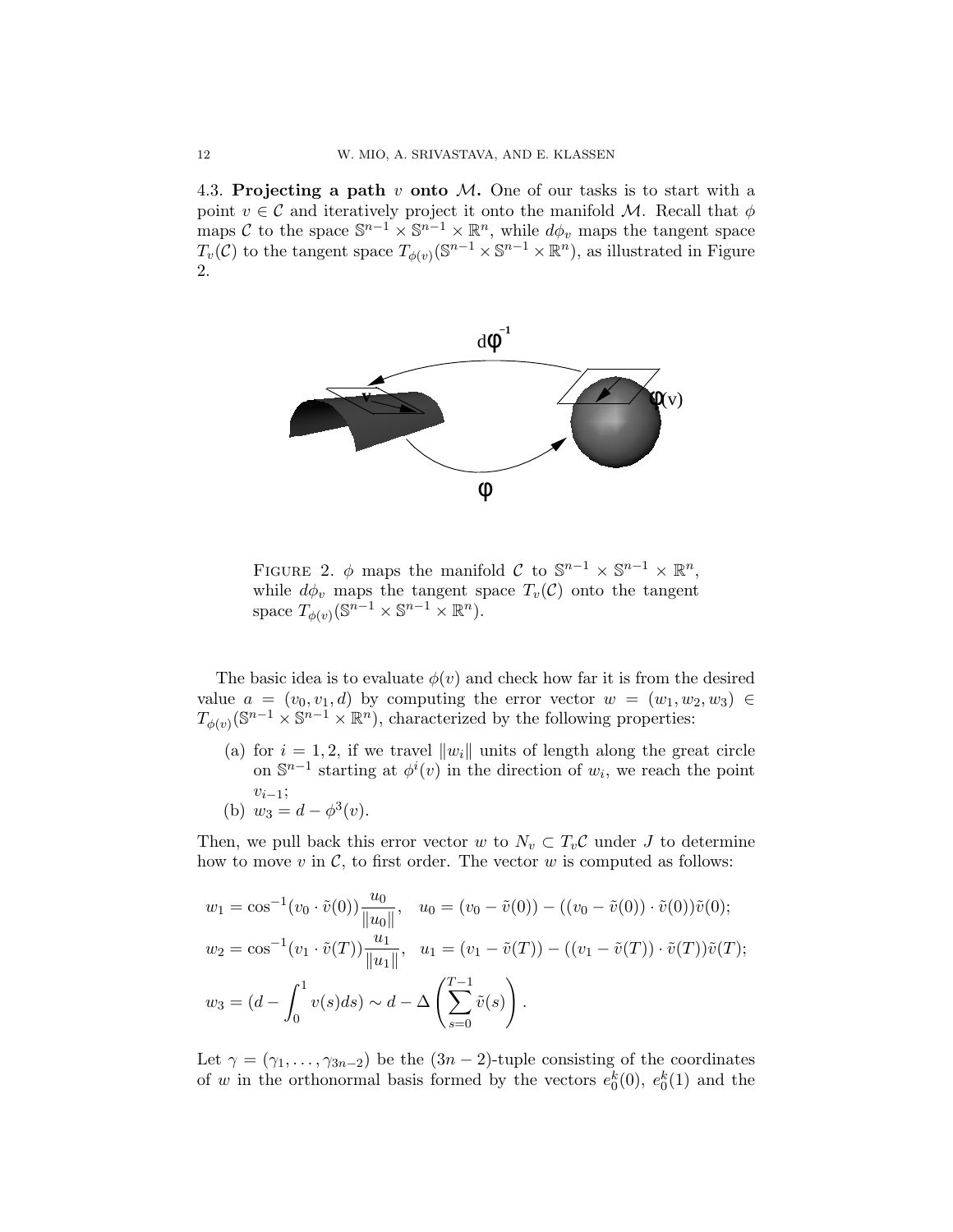standard basis of  $\mathbb{R}^n$ , where  $1 \leq k \leq n-1$ . The scalars  $\gamma_i$  are given by:

(4.3) 
$$
\gamma_i = w_1 \cdot \tilde{e}_0^i(0), \quad i = 1, ..., n-1; \n\gamma_{n-1+i} = w_2 \cdot \tilde{e}_0^i(T), \quad i = 1, ..., n-1; \n\gamma_{2n-2+i} = w_3(i), \qquad i = 1, ..., n.
$$

4.4. Updating the Curve v. Let  $\beta = J^{-1}(\gamma)$ , and define  $\tilde{d}v \in T_v C$  by

$$
\tilde{d}v(s) = \sum_{i=1}^{n-1} \beta_i \tilde{e}_0^i(s) + \sum_{i=1}^{n-1} \beta_{n-1+i} \tilde{e}_0^i(s) + \sum_{i=1}^{n} \beta_{2n-2+i} \tilde{e}_i(s).
$$

To update v, as a first order approximation to geodesics in  $\mathcal{C}$ , for each  $s \in \{0, \ldots, T\}$ , we follow  $\|\tilde{dv}(s)\|$  units of length along the great circle on  $\mathbb{S}^{n-1}$  starting at  $v(s)$  in the direction of the vector  $\tilde{d}v(s)$ , as illustrated in Figure 3. If  $dv(s) \neq 0$ , the update is computed as follows:

(4.4) 
$$
\tilde{v}_{\text{new}}(s) = \cos(||\tilde{d}v(s)||)\tilde{v}(s) + \frac{\sin(||\tilde{d}v(s)||)}{||\tilde{d}v(s)||}\tilde{d}v(s).
$$



FIGURE 3. The arrow represents the tangent vector  $dv(s) \in$  $T_{v(s)}\mathbb{S}^{n-1}$ . Each  $v(s)$  is updated along a great circle.

4.5. The Gradient of E. Let  $\tilde{Y}$  be the vector field such that  $D\tilde{Y} = \tilde{v}_s$ and  $\tilde{Y}(0) = 0$ , which can be computed using Equation 4.1. Project  $\tilde{Y}$ orthogonally onto  $T_v(\mathcal{M})$  to obtain  $\tilde{X}$ . To implement this, we first apply Gram-Schmidt to  $\{\tilde{e}_0^i, \tilde{se}_0^i, \tilde{\varepsilon}_j\}$  to obtain an orthonormal basis of  $T_v\mathcal{C}$ . Since  $\{\tilde{e}_0^i, s\tilde{e}_0^i\}$  already is an orthonormal set, it suffices to correct the collection  $\{\tilde{\epsilon}_j\}$  to obtain, say,  $\{\tilde{\theta}_j\}$ . Then, the vector field  $\tilde{X}$  is given by:

(4.5) 
$$
\tilde{X} = \tilde{Y} - \sum_{i=1}^{n-1} \langle \tilde{Y}, \tilde{e}_0^i \rangle \tilde{e}_0^i - \sum_{i=1}^{n-1} \langle Y, \tilde{e}_0^i \rangle \tilde{e}_0^i - \sum_{j=1}^n \langle \tilde{Y}, \tilde{\theta}_j \rangle \tilde{\theta}_j.
$$

The algorithmic steps are summarized next.

Algorithm 4.1 (Projection onto M). Start with a curve  $\tilde{v}$  that is not in  $\mathcal{M}.$ 

(1) Compute the vector  $\gamma$  according to Equation 4.3.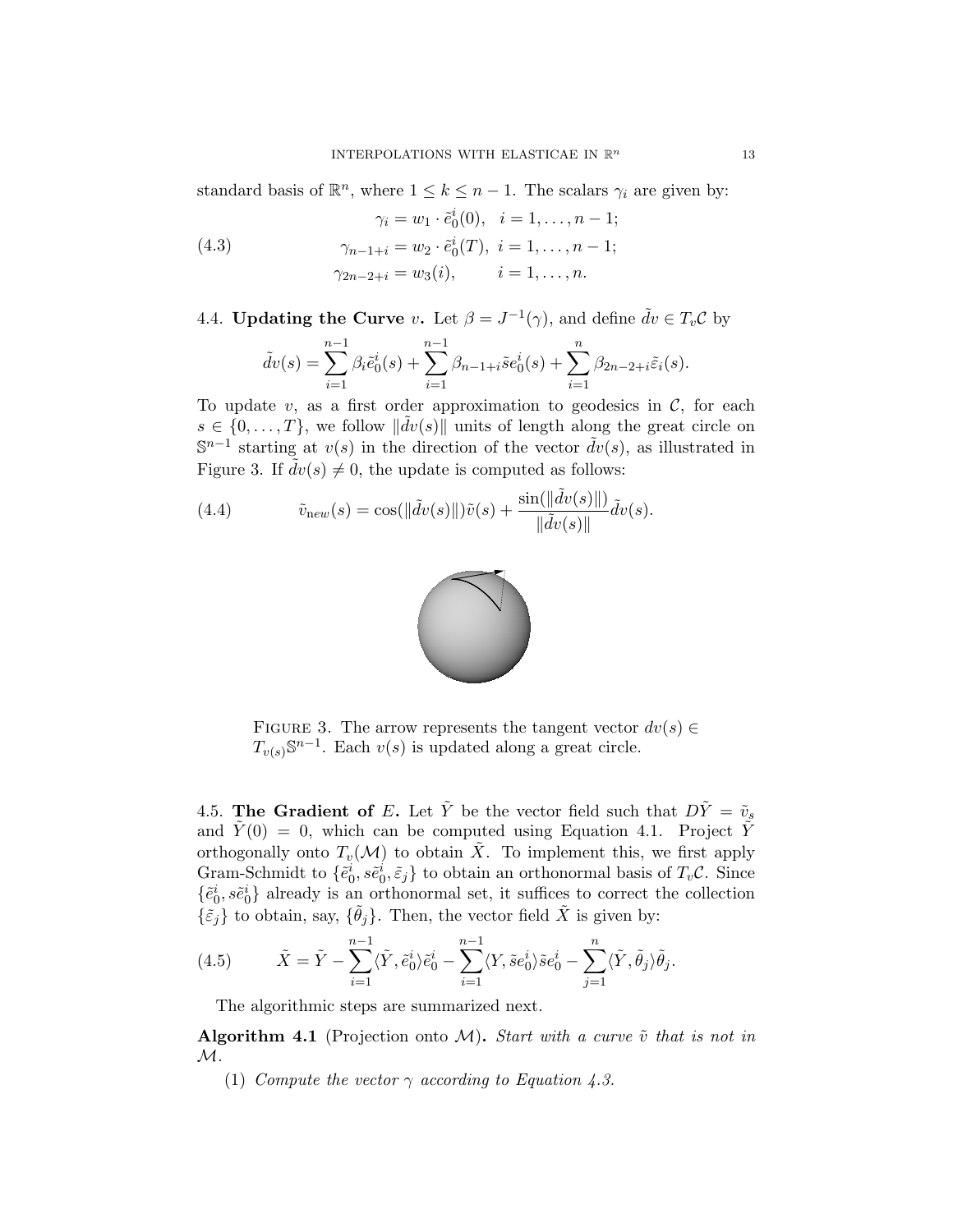- (2) Compute the Jacobian matrix using Equation 4.2.
- (3) Compute  $\beta$  and update  $\tilde{v}$  according to Equation 4.4. Go to step 1.

**Algorithm 4.2** (Finding Elasticae). Start with a curve  $\tilde{v}$  in  $\mathcal{C}$ .

- (1) Project it onto the manifold  $M$  using Algorithm 4.1.
- (2) Compute the gradient vector field  $X$  according to Equation 4.5.
- (3) Update the curve  $\tilde{v}$  using Equation 4.4 with  $\tilde{X}$  replacing  $\tilde{d}v$ .
- (4) Go to step 1.

Shown in Figure 4 are some examples of elasticae satisfying boundary conditions  $p_0$ ,  $p_1$ ,  $v_0$ , and  $v_1$ . To initialize the gradient search, we first randomly generate many curves in C and select the one for which  $\|\phi(v)-a\|$ is minimal. This curve is shown in broken line in each plot. Next, we project it onto  $\mathcal M$  using the steps described earlier; this projected curve is our initial condition and is plotted in thin lines. Finally, we perform ten iterations of the gradient flow to reach the elastica drawn in solid line. Figure 5 shows some examples of elasticae in  $\mathbb{R}^3$ .



FIGURE 4. Elastic curves in  $\mathbb{R}^2$ : in each panel, the broken line shows an initial curve in  $\mathcal{C}$ , the thin line shows its projection onto  $\mathcal M$ , and the solid line shows the elasticae obtained after ten gradient iterations.

Remark 4.3. To randomly initialize the gradient search as proposed, we need the full description of error vectors given above. However, once the curve v is in the manifold M, the conditions  $v(0) = v_0$  and  $v(1) = v_1$  are automatically satisfied in subsequent steps since the gradient vector  $X$  has the property that  $X(0) = 0$  and  $X(1) = 0$ . This means that we may assume that the error vectors needed during the gradient search have the simpler form  $(0, 0, w_3)$ .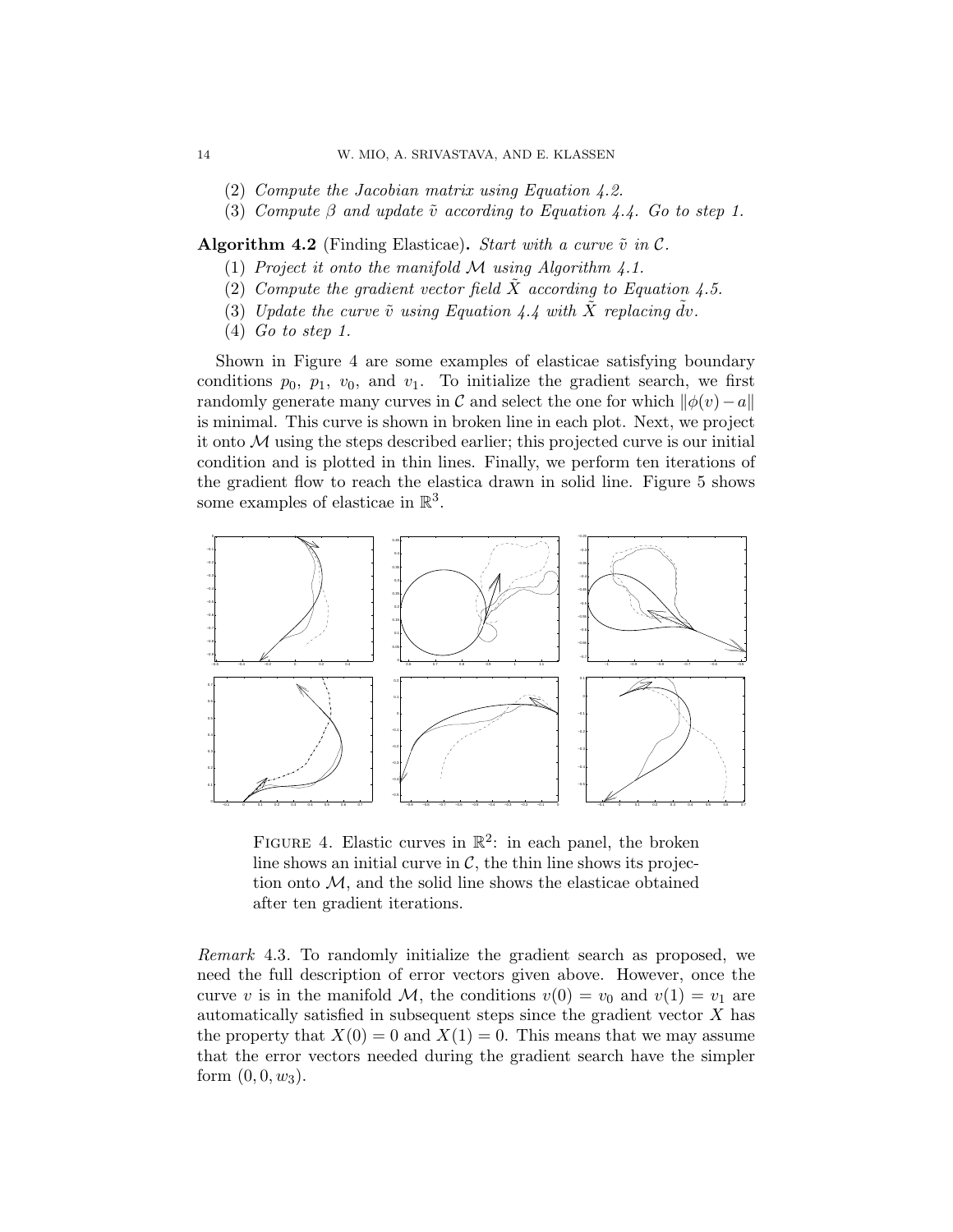

FIGURE 5. Elastic curves in  $\mathbb{R}^3$ : broken lines show initial curves in  $\mathcal{C}$ , thin lines show their projections onto  $\mathcal{M}$ , and solid lines show the elastica obtained after ten gradient iterations.

### 5. Scale-invariant and free elasticae

We now consider the analogous problem for curves with prescribed boundary conditions to first order whose lengths are allowed to vary. We only consider curves  $\beta: I \to \mathbb{R}^n$  parameterized with constant speed. Thus, if the length of  $\beta$  is  $L, \|\beta'(s)\| = L$ , for every  $s \in I$ . Let  $\alpha: I \to \mathbb{R}^n$  be the lengthone curve obtained by scaling  $\beta$  by a factor  $1/L$  so that  $\alpha(s) = \beta(s)/L$ , and let  $v: I \to \mathbb{S}^{n-1}$  be the direction function of  $\alpha$ . Given  $p_0 \in \mathbb{R}^n$ , if we impose the extra condition  $\beta(0) = p_0$ , then  $\beta(s) = p_0 + L \int_0^s v(u) du$ . This establishes a one-to-one correspondence between the curves  $\beta$  under consideration and pairs  $(L, v) \in (0, \infty) \times C$ . If we use a logarithmic scale for the length by writing  $L = e^x$ , then  $\beta$  is represented by a pair  $(x, \alpha) \in \mathbb{R} \times C$  via the expression  $\beta(s) = p_0 + e^x \int_0^s v(u) du$ .

Given  $p_0, p_1 \in \mathbb{R}^n$  and  $v_0, v_1 \in \mathbb{S}^{n-1}$ , we are interested in curves  $\beta$  satisfying the boundary conditions  $\beta(0) = p_0$ ,  $\beta(1) = p_1$ ,  $\beta'(0)/L = v_0$  and  $\beta'(1)/L = v_1$ . These conditions can be rephrased in terms of the pair  $(x, v)$ as  $v(0) = v_0, v(1) = v_1$  and  $\int_0^1 v(s) ds = d/e^x$ , where  $d = p_1 - p_0$ . Therefore, we consider the function  $\psi: \mathbb{R} \times C \to \mathbb{S}^{n-1} \times \mathbb{S}^{n-1} \times \mathbb{R}^n$  given by

$$
\psi(x, v) = \left(v(0), v(1), e^x \int_0^1 v(s) ds\right),
$$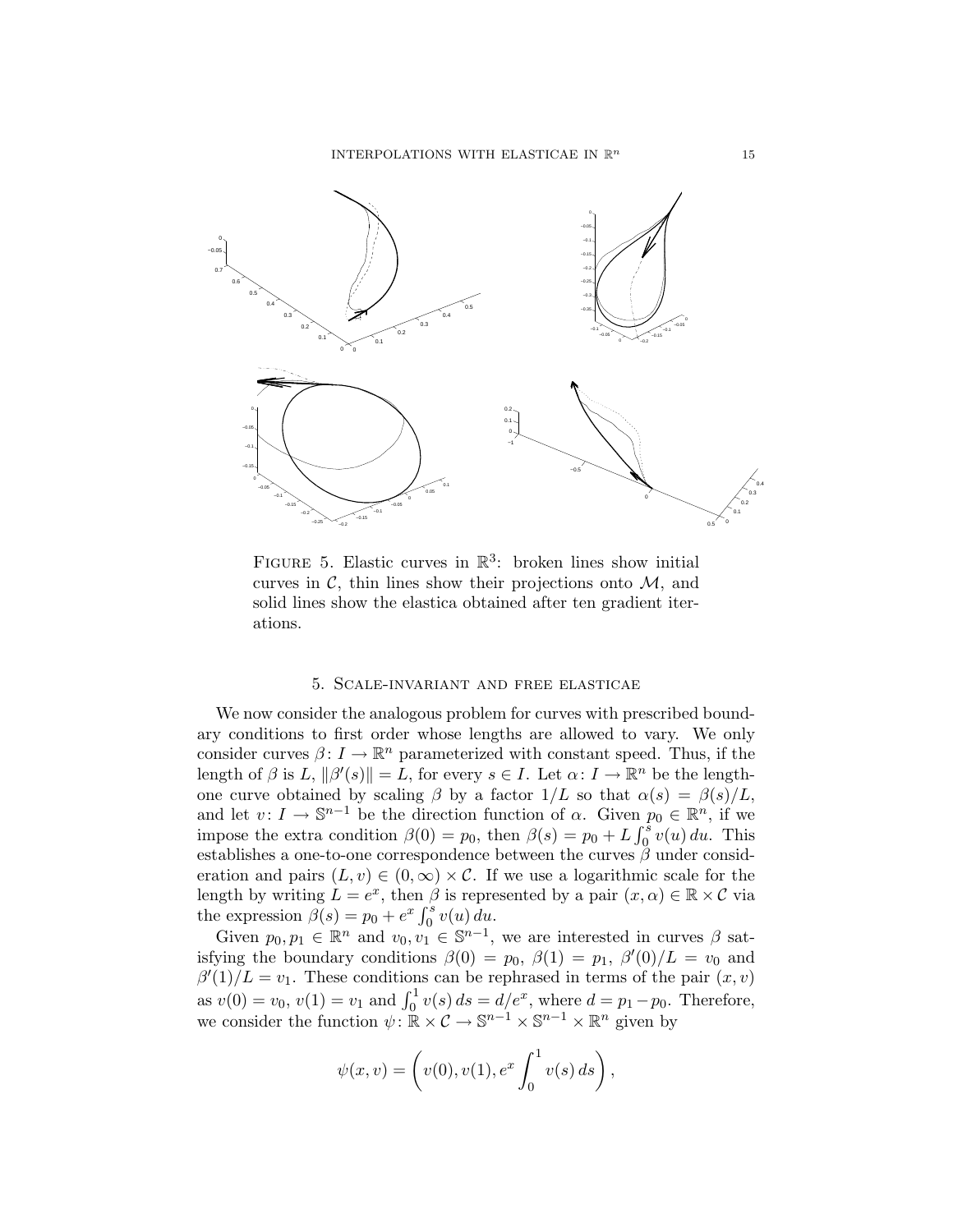and define  $\mathcal{N} = \psi^{-1}(v_0, v_1, d)$ . We are considering  $\mathbb{R} \times \mathcal{C}$  with the product metric denoted  $($ ,  $)$ . The R factor is endowed with the usual Euclidean metric and C is equipped with the metric  $\langle , \rangle$  defined in Section 2. Hence, if  $w_i \in \mathbb{R}$  and  $f_i$  is tangent to C at v, for  $i = 0, 1$ , then

$$
((w_0, f_0), (w_1, f_1)) = w_0 \cdot w_1 + \langle f_0, f_1 \rangle.
$$

The adoption of a logarithmic scale for length measurements has the virtue of turning the domain of  $\psi$  into a complete Riemannian manifold.

We consider two types of elastic energy functionals for curves of variable length. The *scale-invariant* elastic energy  $E_{inv}$ :  $\mathbb{R} \times \mathcal{C} \rightarrow \mathbb{R}$  given by

$$
E_{inv}(x,v) = \frac{1}{2} \int_0^1 v_s \cdot v_s ds,
$$

and, for each  $\lambda > 0$ , the *free* elastic energy  $E_{\lambda} : \mathbb{R} \times C \to \mathbb{R}$  defined by

$$
E_{\lambda}(x,v) = \frac{1}{2L} \int_0^1 v_s \cdot v_s ds + \lambda L
$$
  
= 
$$
\frac{1}{2e^x} \int_0^1 v_s \cdot v_s ds + \lambda e^x.
$$

The scale-invariant energy of a curve  $\beta$  is simply the elastic energy of the associated normalized length-one curve  $\alpha = (1/L)\beta$ .

The critical points of the restriction of  $E_{inv}$  and  $E_{\lambda}$  to  $\mathcal{N}$  – which we also denote by  $E_{inv}$  and  $E_{\lambda}$  – are called scale-invariant elasticae and free elasticae, respectively.

As before, a simple geometric argument shows that  $d\psi_{(x,v)}$  is surjective. We now compute the derivative of  $\psi = (\psi^1, \psi^2, \psi^3)$  explicitly. Any tangent vector to N at  $(x, v)$  is of the form  $(w, f)$ , where  $w \in \mathbb{R}$  and f is a vector field on  $\mathbb{S}^{n-1}$  along v. For any point  $(x, v) \in \mathbb{R} \times \mathcal{C}$ , the calculations of Section 2 imply that

$$
d\psi^{1}(w, f) = f(0) = \sum_{i=1}^{n-1} \langle f, e_{0}^{i} \rangle e_{0}^{i}(0) = \sum_{i=1}^{n-1} ((w, f), (0, e_{0}^{i})) e_{0}^{i}(0)
$$

and

$$
d\psi^{2}(w, f) = f(1) = \sum_{i=1}^{n-1} \langle f, e_{0}^{i} + s e_{0}^{i} \rangle e_{0}^{i}(1)
$$
  
= 
$$
\sum_{i=1}^{n-1} ((w, f), (0, e_{0}^{i} + s e_{0}^{i})) e_{0}^{i}(1).
$$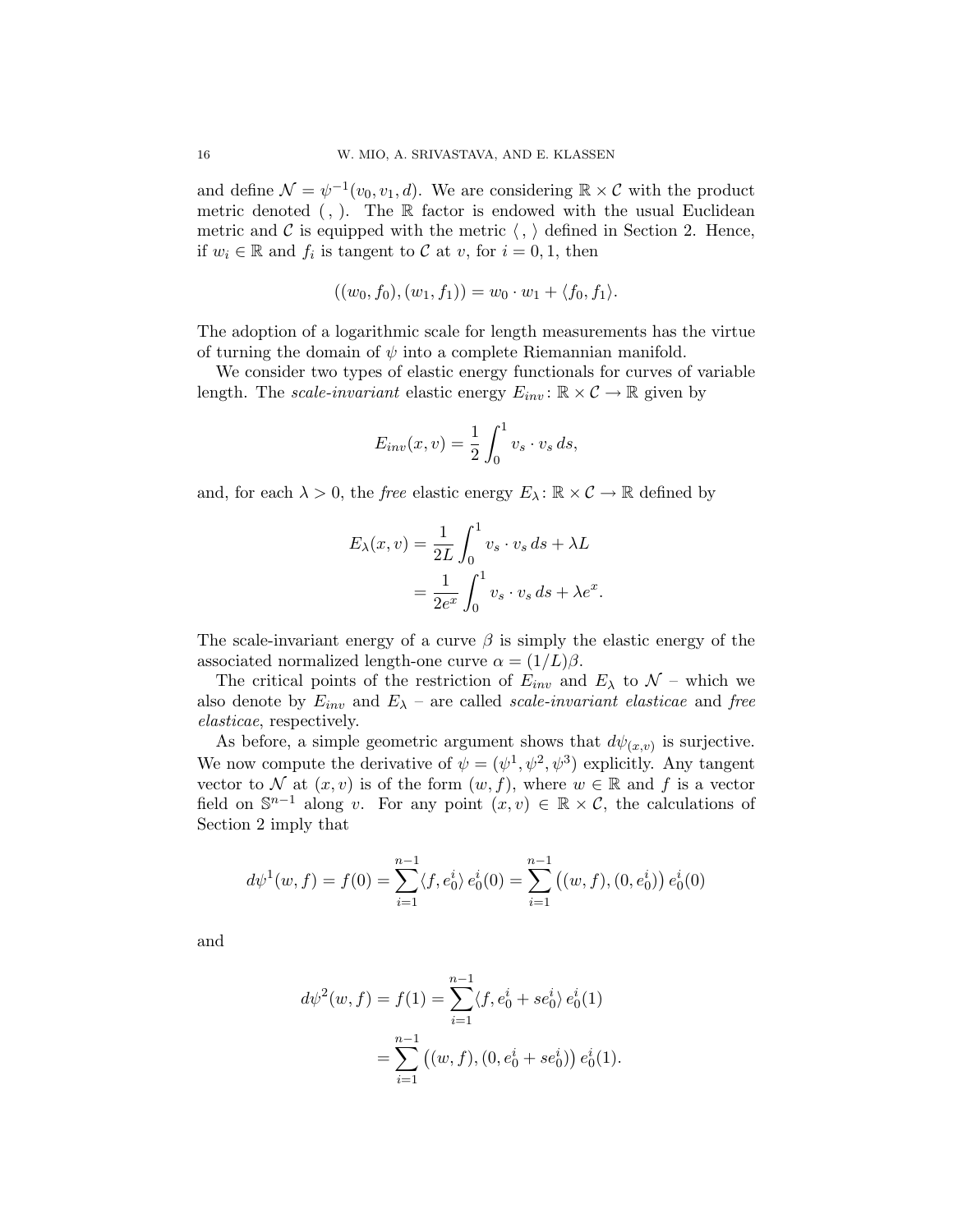As in Section 2, let  $e_1^j$  $j, 1 \leq j \leq n$ , be an orthonormal basis of  $\mathbb{R}^n$ . Differentiating  $\psi^3(x, v) = e^x \int_0^1 v(s) ds$  and using Proposition 2.4, we obtain

$$
d\psi^{3}(w, f) = e^{x}w \int_{0}^{1} v(s) ds + e^{x} \int_{0}^{1} f(s) ds
$$
  
\n
$$
= e^{x}w \sum_{j=1}^{n} \left( \int_{0}^{1} v(s) \cdot e_{1}^{j} ds \right) e_{1}^{j} + e^{x} \sum_{j=1}^{n} \langle f, h_{j} \rangle e_{1}^{j}
$$
  
\n
$$
= e^{x}w \sum_{j=1}^{n} \left( \int_{0}^{1} v_{j}(s) ds \right) e_{1}^{j} + e^{x} \sum_{j=1}^{n} \langle f, h_{j} \rangle e_{1}^{j}
$$
  
\n
$$
= e^{x} \sum_{j=1}^{n} \left( (w, f), \left( \int_{0}^{1} v_{j}(s) ds, h_{j} \right) \right) e_{1}^{j},
$$

where  $v_j(s) = v(s) \cdot e_1^j$  $j, h_j = \left(\sum_{k=1}^{n-1} a_{jk} (e_0^k + s e_0^k) \right) - \varepsilon_j$  and  $a_{jk} = E_j(1)$ .  $e_0^k(1)$ , for  $1 \leq j \leq n$ . This completes the calculation of  $d\psi$  and yields the following analogues of Proposition 2.4 and Theorem 2.5.

**Proposition 5.1.** Let  $(x, v) \in \mathbb{R} \times \mathcal{C}$  and  $(w, f) \in \mathbb{R} \times T_v\mathcal{C}$ . Then,

$$
d\psi^{1}(w, f) = \sum_{i=1}^{n-1} ((w, f), (0, e_{0}^{i})) e_{0}^{i}(0);
$$
  
\n
$$
d\psi^{2}(w, f) = \sum_{i=1}^{n-1} ((w, f), (0, e_{0}^{i} + s e_{0}^{i})) e_{0}^{i}(1);
$$
  
\n
$$
d\psi^{3}(w, f) = \sum_{j=1}^{n} ((w, f), e^{x} \left( \int_{0}^{1} v_{j}(s) ds, h_{j} \right) e_{1}^{j}.
$$

**Theorem 5.2.** The map  $\psi: \mathbb{R} \times \mathcal{C} \to \mathbb{S}^{n-1} \times \mathbb{S}^{n-1} \times \mathbb{R}^n$  given by

$$
\psi(x, v) = \left(v(0), v(1), e^x \int_0^1 v(s) ds\right)
$$

has the property that  $d\psi_{(x,v)} : \mathbb{R} \times T_v \mathcal{C} \to T_{\psi^1(x,v)} \mathbb{S}^{n-1} \times T_{\psi^2(x,v)} \mathbb{S}^{n-1} \times \mathbb{R}^n$ is surjective, for any  $(x, v) \in \mathbb{R} \times \mathcal{C}$ . If  $v_0, v_1 \in \mathbb{S}^{n-1}$  and  $d \in \mathbb{R}^n$ , then the moduli space  $\mathcal{N} = \mathcal{N}(v_0, v_1, d) = \psi^{-1}(v_0, v_1, d)$  is a (framed) submanifold of  $\mathbb{R} \times \mathcal{C}$  of codimension  $3n - 2$ . Moreover, the vectors  $(0, e_0^i)$ ,  $(0, s e_0^i)$ ,  $1 \leq i \leq n-1$ , and  $\left(-\int_0^1 v_j(s) ds, \varepsilon_j\right)$ ,  $1 \leq j \leq n$ , form a basis of the orthogonal complement of the kernel of  $d\psi_{(x,v)}$ , at any  $(x,v) \in \mathbb{R} \times \mathcal{C}$ . In particular, if  $(x, v) \in \mathcal{N}$ , these vectors form a basis of the fiber of the normal bundle of N in  $\mathbb{R} \times C$  at  $(x, v)$ .

We conclude this section with a calculation of the gradient of  $E_{inv}: \mathcal{N} \to$ R and  $E_\lambda: \mathcal{N} \to \mathbb{R}$ . Let  $(w, f)$  be a tangent vector to  $\mathbb{R} \times \mathcal{C}$  at  $(x, v)$ . As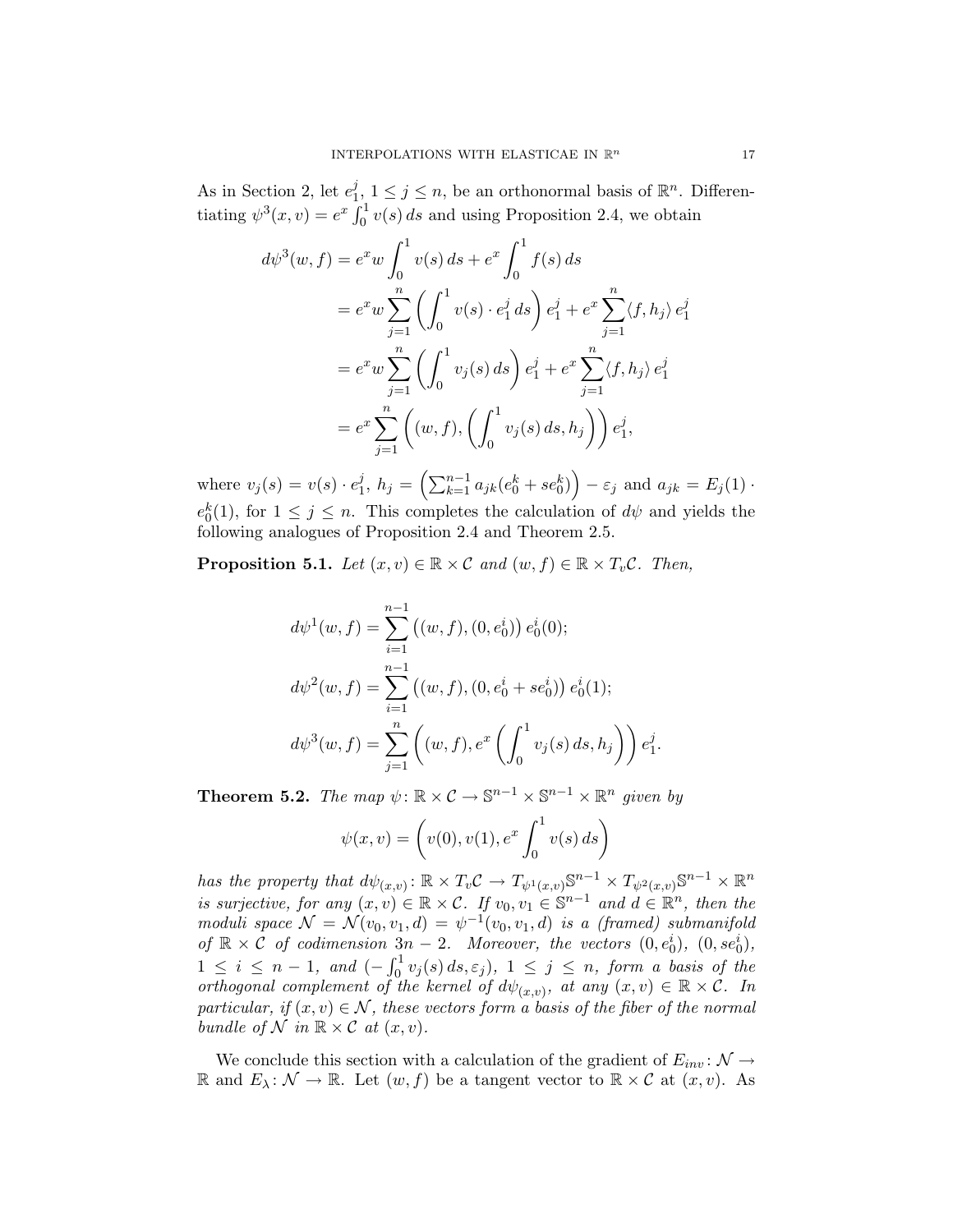usual, we write  $(w, f) = (x_t, v_t)$  at  $t = 0$ . Differentiating

$$
E_{inv}(x,v) = \frac{1}{2} \int_0^1 v_s \cdot v_s \, ds
$$

with respect to t at  $t = 0$ , and letting Y be the field along v whose covariant derivative is  $v_s$  and  $Y(0) = 0$ , we obtain

(5.1) 
$$
dE_{inv}(w, f) = \int_0^1 \langle f_s, v_s \rangle ds = \int_0^1 \langle Df, v_s \rangle ds = \langle Y, f \rangle
$$

$$
= ((0, Y), (w, f)),
$$

Projecting the vector  $(0, Y)$  orthogonally onto the tangent space of N at  $(x, v)$ , we obtain the gradient of  $E_{inv}$  at  $(x, v)$ . Similarly, differentiating

$$
E_{\lambda}(x,v) = \frac{1}{2e^x} \int_0^1 v_s \cdot v_s \, ds + \lambda e^x,
$$

we obtain

(5.2)  
\n
$$
dE_{\lambda}(w, f) = -\frac{1}{2e^x} \left( \int_0^1 v_s \cdot v_s ds \right) w + \frac{1}{e^x} \int_0^1 v_s \cdot f_s ds + \lambda e^x w
$$
\n
$$
= \left( -\frac{E(v)}{e^x} + \lambda e^x \right) w + \frac{1}{e^x} \int_0^1 DY \cdot Df ds
$$
\n
$$
= \left( -\frac{E(v)}{e^x} + \lambda e^x \right) w + \frac{1}{e^x} \langle Y, f \rangle
$$
\n
$$
= \left( \left( -\frac{E(v)}{e^x} + \lambda e^x, \frac{Y}{e^x} \right), (w, f) \right),
$$

The orthogonal projection of the vector

$$
\left(-\frac{E(v)}{e^x} + \lambda e^x, \frac{Y}{e^x}\right)
$$

onto  $T_{(x,v)}\mathcal{N}$  gives the gradient of  $E_{\lambda}$  at  $(x, v)$ .

# 6. Algorithms and Experimental Results

The computational tasks for variable length elastic curves are similar to the ones discussed in Section 4 with a few exceptions that are listed here.

6.1. Computation of the Jacobian. In the basis of the orthogonal complement  $N_{(x,v)}$  of the kernel of  $d\psi_{(x,v)}$  formed by the vectors  $(0, e_0^k)$ ,  $(0, s e_0^k)$ and  $(-\int v_j(s) ds, \varepsilon_j)$ , the Jacobian matrix of the restriction of  $d\psi_{(x,v)}$  to  $N_{(x,v)}$  is given by:

(6.1) 
$$
J = \begin{bmatrix} I_{n-1} & 0 & 0 \\ I_{n-1} & I_{n-1} & b^T \\ e^x a & e^x (a-b) & e^x (ab^T - c - gg^T) \end{bmatrix},
$$

where a, b and c are as in Section 4 and  $g = (g_{j1})$  is the  $n \times 1$  matrix whose entries are given by  $g_{j1} = \int_0^1 v_j(s) \, ds = \int_0^1 v(s) \cdot e_1^j$  $j_1(s) ds$ . Here, we are using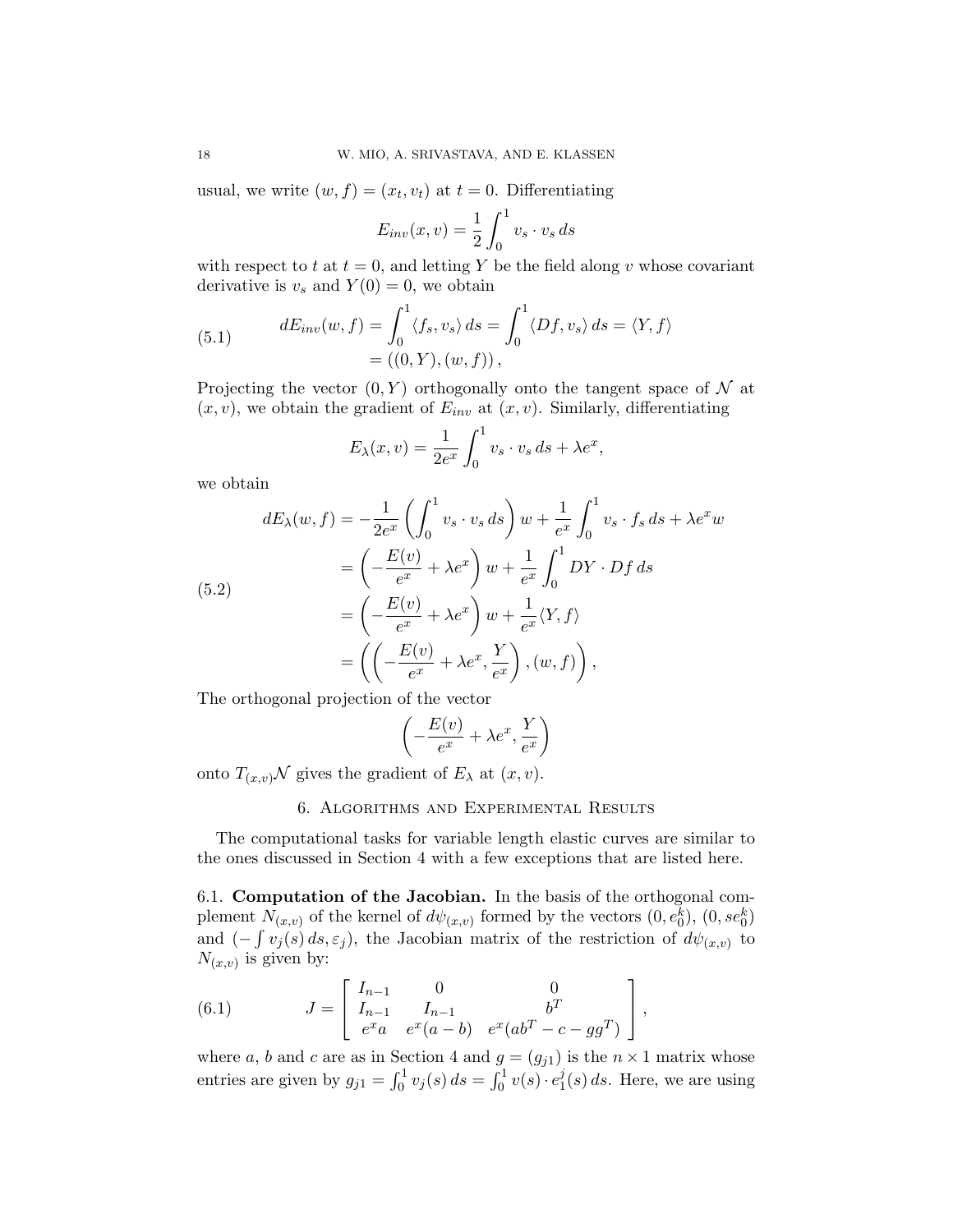the basis of  $T(\mathbb{S}^{n-1} \times \mathbb{S}^{n-1} \times \mathbb{R}^n)$  formed by  $e_0^k(0)$ ,  $e_0^k(1)$  and the standard basis of  $\mathbb{R}^n$ .

6.2. Projecting  $(x, v)$  onto N. The projection of  $(x, v)$  onto N requires that we compute the error vector  $w$  which is done as follows:

$$
w_1 = \cos^{-1}(v_0 \cdot \tilde{v}(0)) \frac{u_0}{\|u_0\|}, \quad u_0 = (v_0 - \tilde{v}(0)) - ((v_0 - \tilde{v}(0)) \cdot \tilde{v}(0))\tilde{v}(0);
$$
  
\n
$$
w_2 = \cos^{-1}(v_1 \cdot \tilde{v}(T)) \frac{u_1}{\|u_1\|}, \quad u_1 = (v_1 - \tilde{v}(T)) - ((v_1 - \tilde{v}(T)) \cdot \tilde{v}(T))\tilde{v}(T);
$$
  
\n
$$
w_3 = (d - e^x \int_0^1 v(s)ds) \sim d - e^x \Delta \left(\sum_{s=0}^{T-1} \tilde{v}(s)\right).
$$

The vector  $\gamma$  is the same as in Equation 4.3.

6.3. Updating  $(x, v)$ . Let  $\beta = J^{-1}\gamma$ . Then, x is updated as follows:

(6.2) 
$$
x_{\text{new}} = x + dx, \quad dx = -\sum_{i=1}^{n} \beta_{2n-2+i} \left( \Delta \left( \sum_{s=0}^{T} \tilde{v}(s) \cdot e_1^{i} \right) \right).
$$

The curve  $\tilde{v}$  is updated as before using Equation 4.4.

6.4. The Gradient of  $E_{inv}$  and  $E_{\lambda}$ . Let  $\tilde{Y}$  be the vector field such that  $D\tilde{Y} = \tilde{v}_s$  and  $\tilde{Y}(0) = 0$ , computed using Equation 4.1. By (5.2), to obtain  $\nabla_{(x,v)} E_\lambda$ , we project the vector  $(w_1, \tilde{Y}/e^x)$  orthogonally onto  $T_{(x,v)}\mathcal{N}$ , where  $w_1 = -E(v)/e^x + \lambda e^x$ . Let  $(z_i, Z_i)$ ,  $i = 1, \ldots, 3n-2$ , be an orthonormal basis of the subspace spanned by  $(0, \tilde{e}_0^i), (0, s\tilde{e}_0^i), (-\int_0^1 v(s) \cdot e_1^j)$  $i_1 ds, \tilde{\varepsilon}_j$ ), which can be obtained using the Gram-Schmidt method. Then, the gradient of  $E_{\lambda}$ is given by

(6.3) 
$$
\nabla_{(x,v)} E_{\lambda} = (w_1, \frac{\tilde{Y}}{e^x}) - \sum_{i=1}^{3n-2} \left( (w_1, \frac{\tilde{Y}}{e^x}), (z_i, Z_i) \right) (z_i, Z_i).
$$

A similar calculation yields using (5.1)

(6.4) 
$$
\nabla_{(x,v)} E_{inv} = (0, \tilde{Y}) - \sum_{i=1}^{3n-2} ((0, \tilde{Y}), (z_i, Z_i)) (z_i, Z_i).
$$

6.5. Experimental results. Shown in Figure 6 are some examples of free elasticae computed using this approach. The left panel displays the vertices of an equilateral triangle with tangent vectors as shown. The curves represent free elasticae between these points for the values 1, 11, 41, 91 and 161 of the parameter  $\lambda$ . As the value of  $\lambda$  grows, the contribution of the length to the energy becomes more significant and the elasticae become tighter trying to approach the straight line segment connecting the end points, as expected. A similar result is displayed in the middle panel for two vertically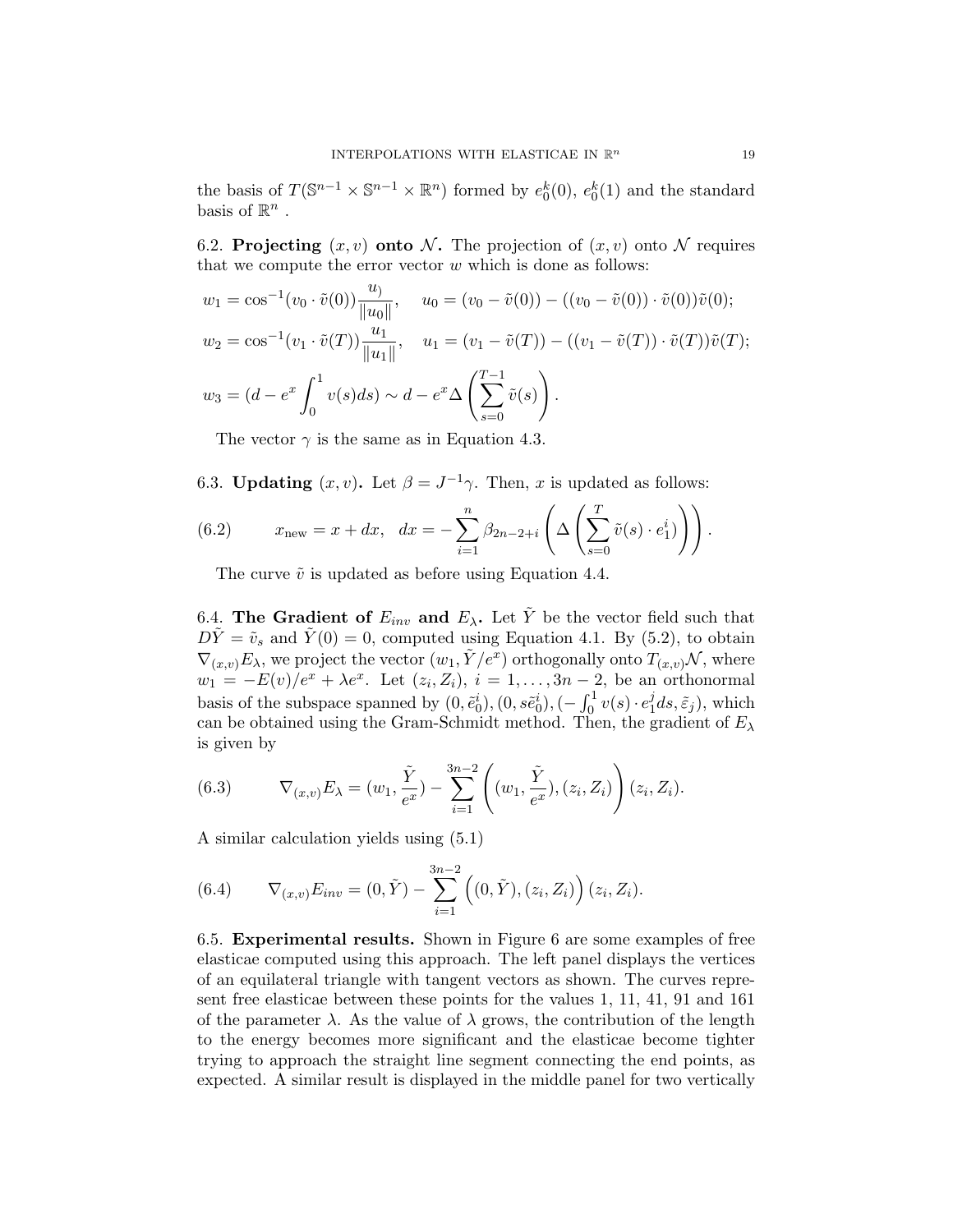displaced points with horizontal tangents pointing in opposite directions. The last panel shows an example of a free elastica in  $\mathbb{R}^3$ .



FIGURE 6. Free elastic curves: (i) The left panel shows a sequence of free elasticae connecting points in a triangle for several values of the parameter  $\lambda$ . (ii) A similar result for two vertically separated points with opposite horizontal direction vectors. (iii) A free elastica in  $\mathbb{R}^3$ .

Figure 7 displays several stages of the evolution of a planar curve towards a free elastica, and a plot of the corresponding evolution of the free elastic energy.



Figure 7. Several stages of the evolution of a planar curve towards a free elastica, and a plot of the corresponding evolution of the free elastic energy.

### 7. Applications to edge completion

Edge completion is an important application of elasticae to computer vision. If objects of interest in a given image are partially obscured, an important task is to interpolate between the visible edges to complete the hidden contours. Boundaries, or contours, of objects provide important clues in object recognition. The ability of the human visual system to interpolate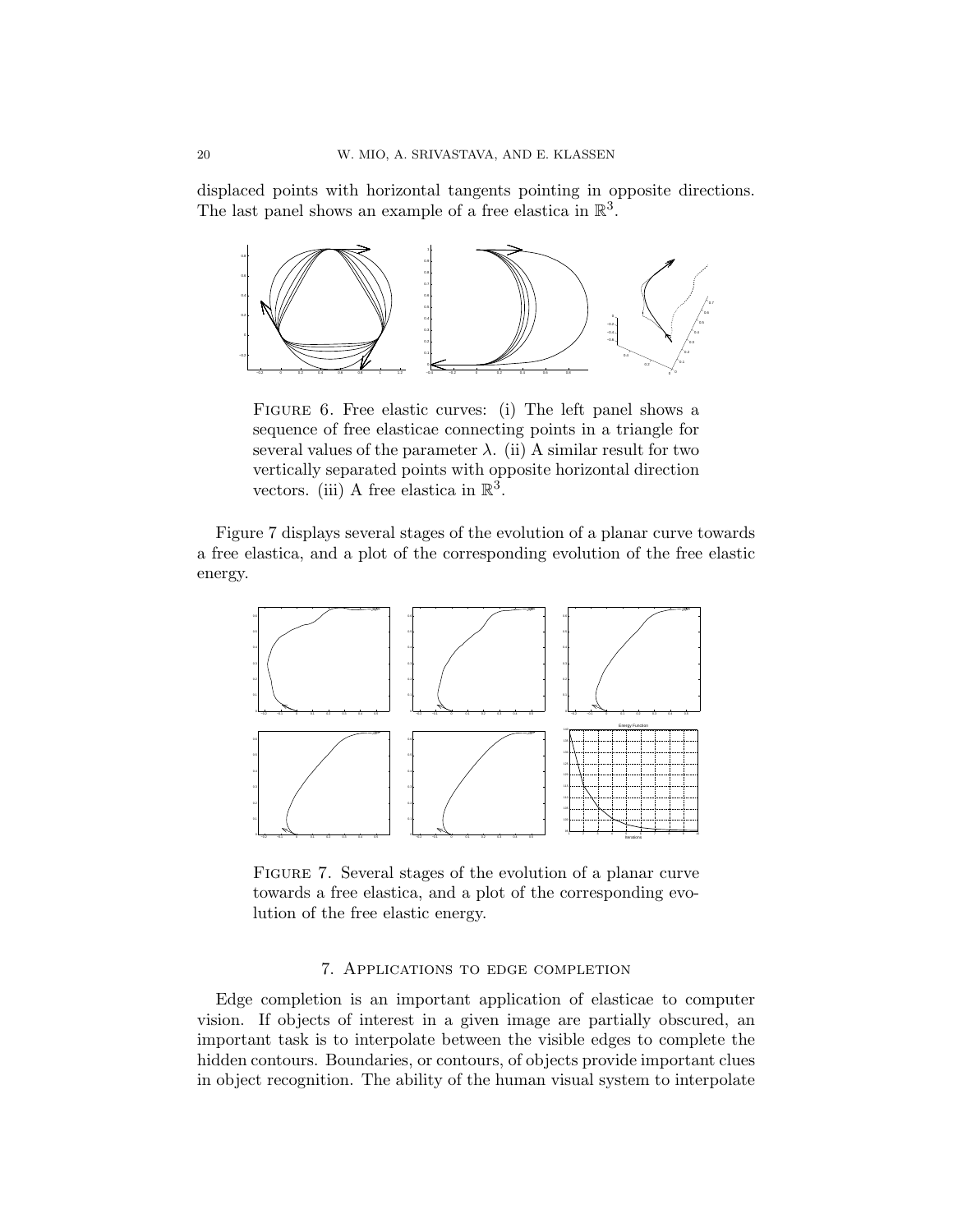between the visible edges is well documented and we would like to develop a computational approach to such interpolations.

Shown in Figure 8 are four examples of edge completion using scaleinvariant elasticae. The left panels show images of objects whose contours were extracted using standard edge detection procedures. The middle panels show the same images with some parts artificially obscured. The right panels show superpositions of the interpolating scale-invariant elasticae and the original contours. The actual boundaries are shown in broken lines and the completion curves are drawn using solid white lines. The boundary conditions for the interpolating elasticae were estimated using points near the ends of the visible edges.



FIGURE 8. Edge completion using scale-invariant elasticae.

Several researchers have proposed the use of elasticae for completing partially occluded edges in a statistical framework. In [12], Mumford showed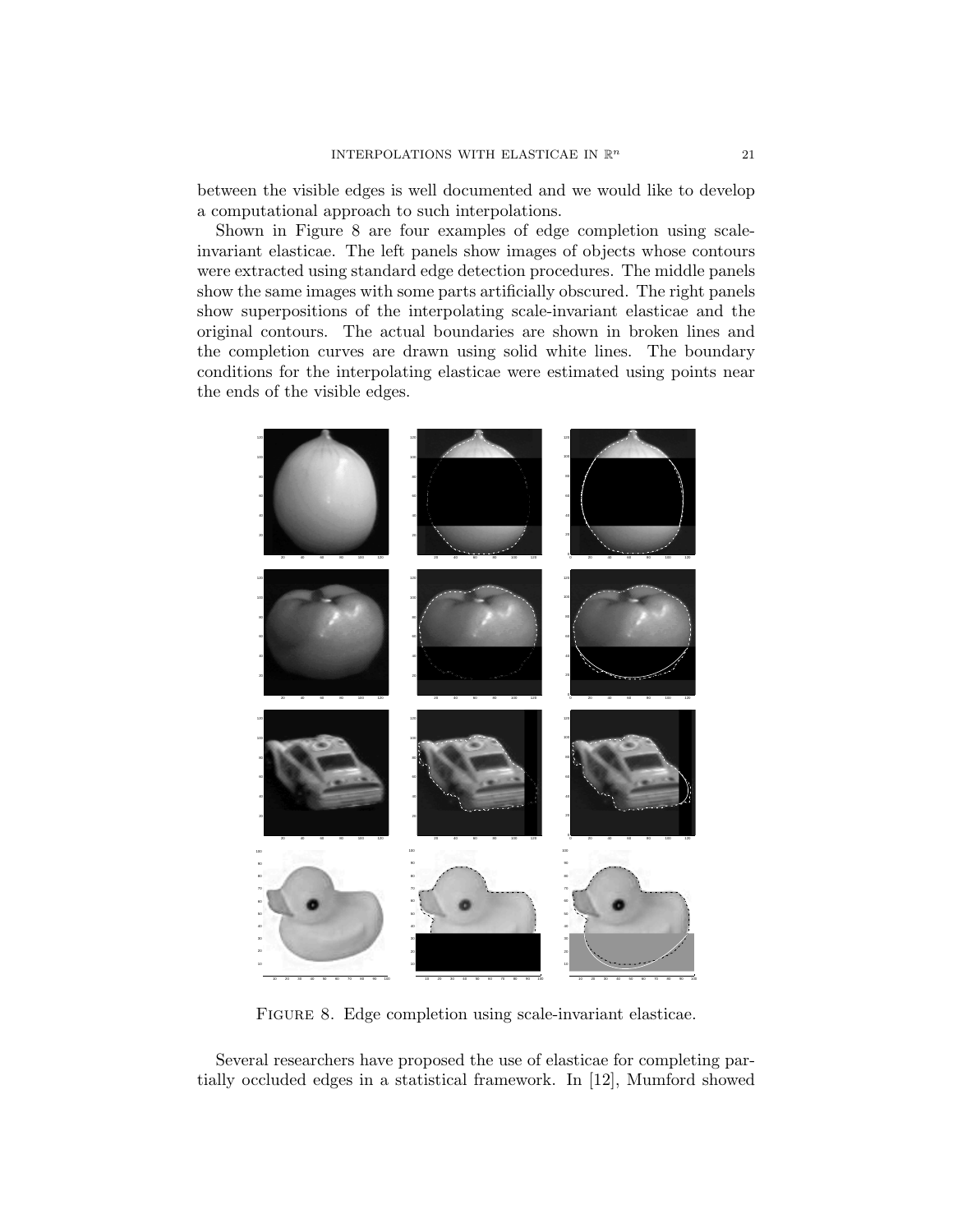that – under a Brownian prior for edges – the most likely curves to occur are free elasticae. The use of scale-invariant elasticae in this context has been proposed in [4], [19], [16]. Other references can be found in [16]. These statistical formulations are especially useful in situations where several edges are to be completed in the same image and the right pairings of edges are not obvious. In these probabilistic models, one generates stochastic completion fields and selects the most likely curves for edge completion. These high probability curves are curves of least elastic energy, which can be produced using the algorithms developed in this paper.

#### **REFERENCES**

- [1] A. M. Bruckstein and A. N. Netravali, On minimal energy trajectories, Computer Vision, Graphics, and Image Processing 49 (1990), 283–396.
- [2] R. Bryant and P. Griffiths, Reduction of order for the constrained variational problem and  $\int k^2/2 ds$ , Amer. J. Math. 108 (1986) 525–570.
- [3] G. Dziuk, E. Kuwert and R. Schätzle, Evolution of elastic curves in  $\mathbb{R}^n$ : existence and computation, SIAM J. Math. Anal. 33 (2002) 1228–1245.
- [4] G. Guy and G. Medioni, Inferring global perceptual contours from local features, Int'l J. Computer Vision 20 (1996), 113–133.
- [5] L. Euler, Methodus inveniendi lineas curvas maximi minimive proprietate gaudentes, sive solutio problematis isoperimetrici lattisimo sensu accepti, Bousquet, Lausannae e Genevae 24 (1744) E65A. O. O. Ser. I.
- [6] M. W. Jones and M. Chen, A new approach to the construction of surfaces from contour data, Computer Graphics Forum 13 (1994) C-85–C-84.
- V. Jurdjevic, Non-Euclidean elastica, Amer. J. Math. 117 (1995), 93-124.
- [8] N. Koiso, On the motion of a curve towards elastica, in: Actes de la Table Ronde de Géometrie Différentielle (Luminy 1992) Sémin. Congr. 1 (Soc. Math. France, Paris, 1996) 403–436.
- [9] J. Langer and D. A. Singer, The total squared curvature of closed curves, J. Differential Geometry 20 (1984) 1–22.
- [10] J. Langer and D. A. Singer, Curve straightening and a minimax argument for closed elastic curves, Topology  $24$  (1985) 75–88.
- [11] J. Langer and D. A. Singer, Curve straightening in Riemannian manifolds, Ann. Global Anal. Geom. 5 (1987) 133–150.
- [12] D. Mumford, Elastica and computer vision, in: Algebraic Geometry and its Applications (West Lafayette, IN, 1990) (Springer, New York, 1994) 491–506,.
- [13] R. Palais, Morse theory on Hilbert manifolds, Topology 2 (1963) 299–340.
- [14] R. Palais, Critical point theory and the minimax principle, Global Analysis, Proc. Symp. Pure Math. XV (1970) 185–212.
- [15] S. T. Roweis and L. K. Saul, Nonlinear dimensionality reduction by locally linear embedding, Science 290 (2000) 2323–2326.
- [16] E. Sharon, A. Brandt and R. Basri, Completion energies and scale, IEEE Trans. Pattern Analysis and Machine Intelligence 22 (2000), 1117–1131.
- [17] C. Truesdell, The influence of elasticity on analysis: the classical heritage, Bull. Amer. Math. Soc. 9 (1983) 293–310.
- [18] I. Weiss, 3D Shape representation by contours, Computer Vision, Graphics, and Image Processing 41 (1988), 80–100.
- [19] L. R. Williams and D. W. Jacobs, Stochastic completion fields: a neural model of illusory contour shape and salience, Neural Computation 9 (1997), 837–858.
- [20] Y. Wen, Curve straightening flow deforms closed plane curves with nonzero rotation number to circles, J. Differential Equations 120 (1995) 89–107.